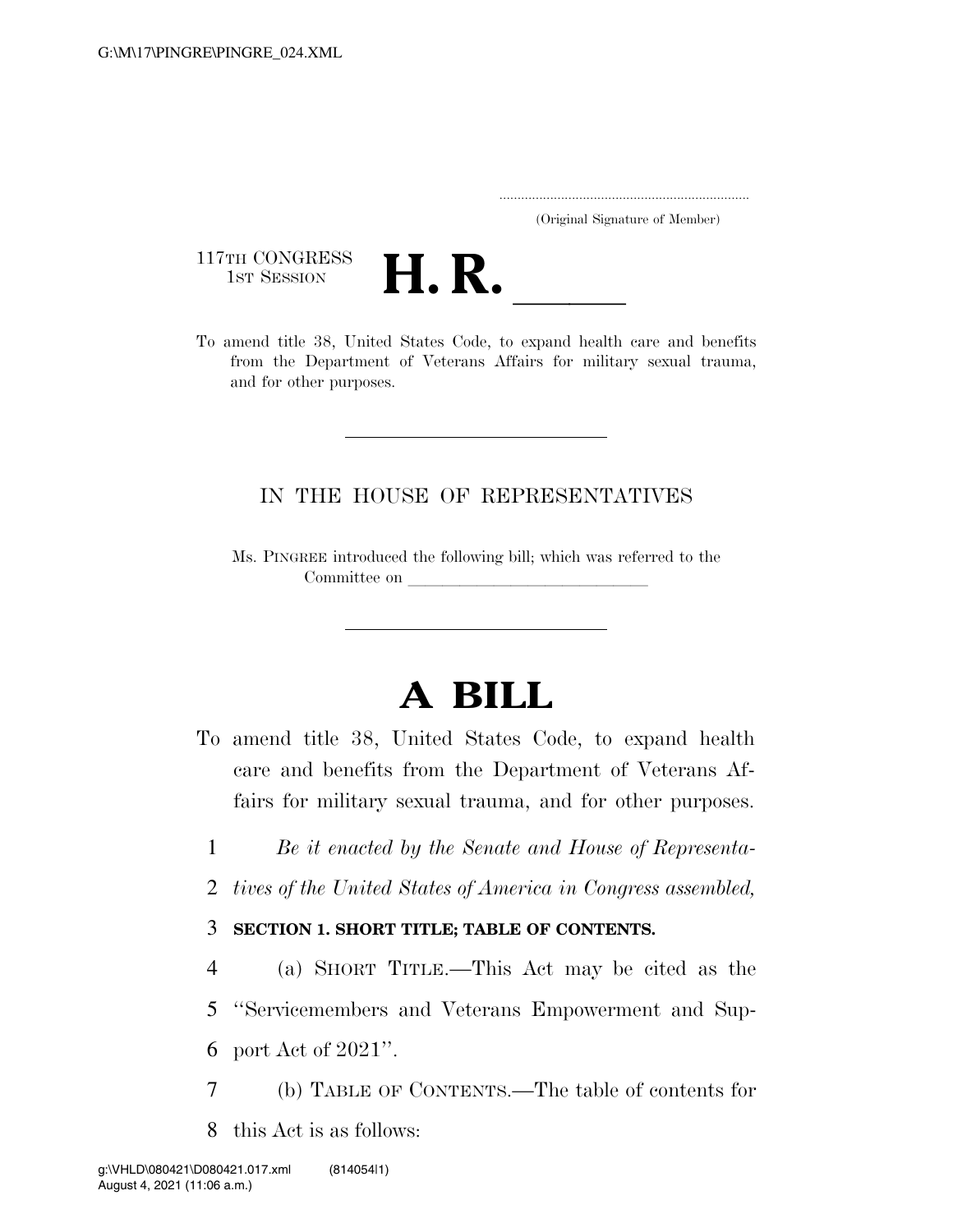Sec. 1. Short title; table of contents.

#### TITLE I—DEFINING MILITARY SEXUAL TRAUMA

Sec. 101. Military sexual trauma defined for the digital age.

#### TITLE II—DISABILITY COMPENSATION AND CLAIMS PROCESSING

- Sec. 201. Definition of military sexual trauma.
- Sec. 202. Conforming changes relating to specialized teams to evaluate claims involving military sexual trauma.
- Sec. 203. Standard of proof for service-connection of mental health conditions relating to military sexual trauma.
- Sec. 204. Choice of location of Department of Veterans Affairs medical examination for assessment of claims for compensation relating to disability resulting from military sexual trauma.
- Sec. 205. Communications from the Department of Veterans Affairs to military sexual trauma survivors.
- Sec. 206. Study on training and processing relating to claims for disability compensation relating to military sexual trauma.
- Sec. 207. Annual special focus review of claims for disability compensation for disabilities relating to military sexual trauma.

#### TITLE III—ACCESS TO HEALTH CARE

- Sec. 301. Expansion of eligibility for counseling and treatment for military sexual trauma to include all former members of the reserve components of the Armed Forces.
- Sec. 302. Connection to Veterans Health Administration when a disability claim related to military sexual trauma is submitted to Veterans Benefits Administration.
- Sec. 303. Study on access to inpatient mental health care for survivors of military sexual trauma.
- Sec. 304. Pilot program for interim access to mental health care for survivors of military sexual trauma.

Sec. 305. Comptroller General study on access to care for survivors of military sexual trauma at the Department of Veterans Affairs.

## 1 **TITLE I—DEFINING MILITARY**  2 **SEXUAL TRAUMA**

3 **SEC. 101. MILITARY SEXUAL TRAUMA DEFINED FOR THE** 

#### 4 **DIGITAL AGE.**

 (a) REVISION TO REGULATIONS REQUIRED.—The Secretary of Veterans Affairs shall, in accordance with subsection (b), revise regulations for the definition of ''military sexual trauma'' for the purposes of access to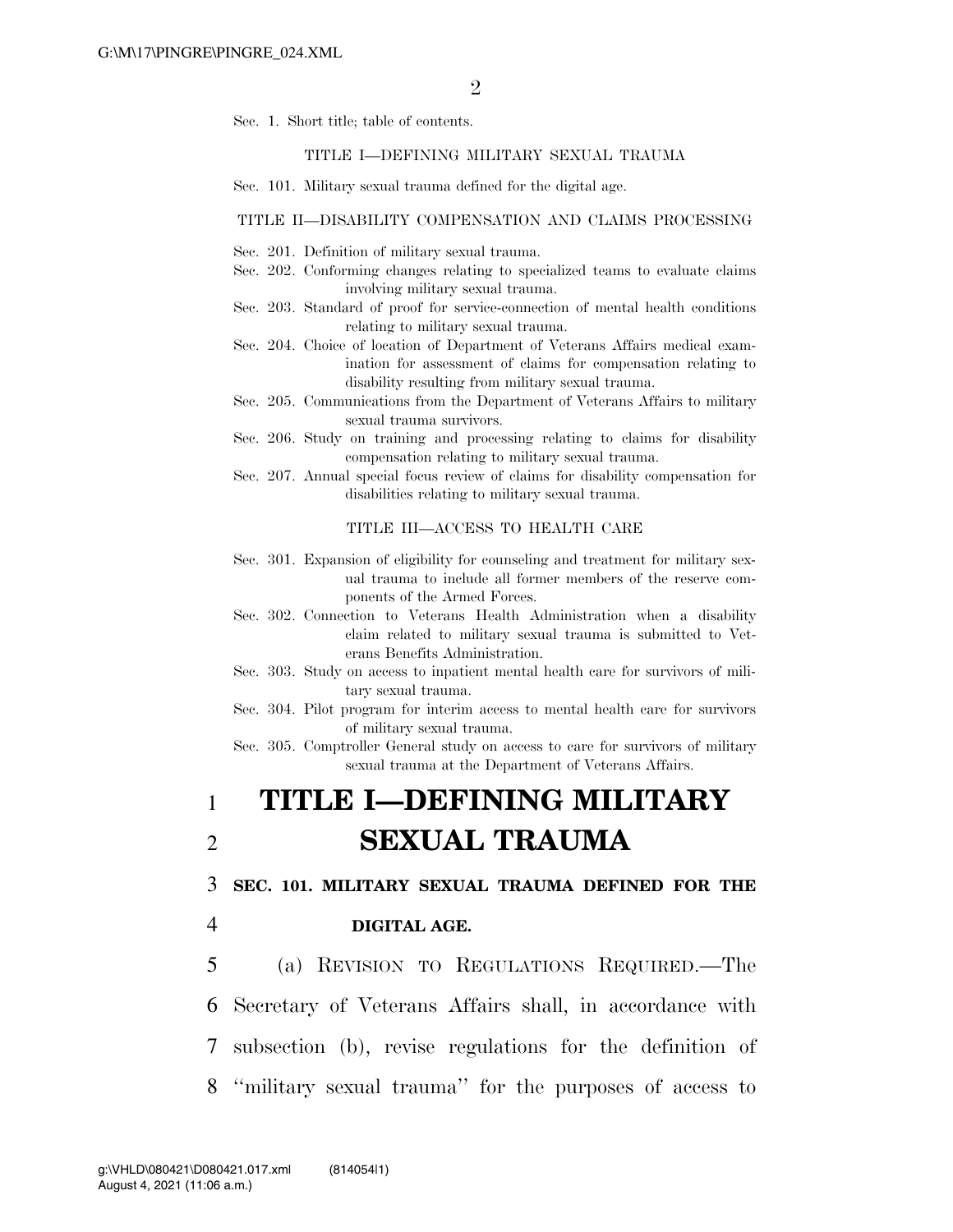| $\mathbf 1$    | health care under chapter 17 of title 38, United States |
|----------------|---------------------------------------------------------|
| $\overline{2}$ | Code, and compensation under chapter 11 of such title.  |
| 3              | (b) REQUIREMENTS.—                                      |
| $\overline{4}$ | (1) TECHNOLOGICAL ABUSE.—                               |
| 5              | (A) IN GENERAL.—The Secretary shall en-                 |
| 6              | sure that all regulations revised under sub-            |
| $\overline{7}$ | section (a) include matters relating to techno-         |
| 8              | logical abuse to reflect sexual harassment in the       |
| 9              | digital age.                                            |
| 10             | (B) INCLUSION OF CERTAIN BEHAVIOR                       |
| 11             | AND ACTIVITIES.—For purposes of subpara-                |
| 12             | graph $(A)$ , the term "technological abuse" may        |
| 13             | include—                                                |
| 14             | (i) behavior intended to harm, threat-                  |
| 15             | en, intimidate, control, stalk, harass, im-             |
| 16             | personate, or monitor another person, ex-               |
| 17             | cept as otherwise permitted by law, that                |
| 18             | occurs via the Internet, social networking              |
| 19             | sites, computers, mobile devices, mobile                |
| 20             | telephones, apps, location tracking devices,            |
| 21             | instant messages, text messages, or other               |
| 22             | forms of technology; and                                |
| 23             | (ii) specific activities, including—                    |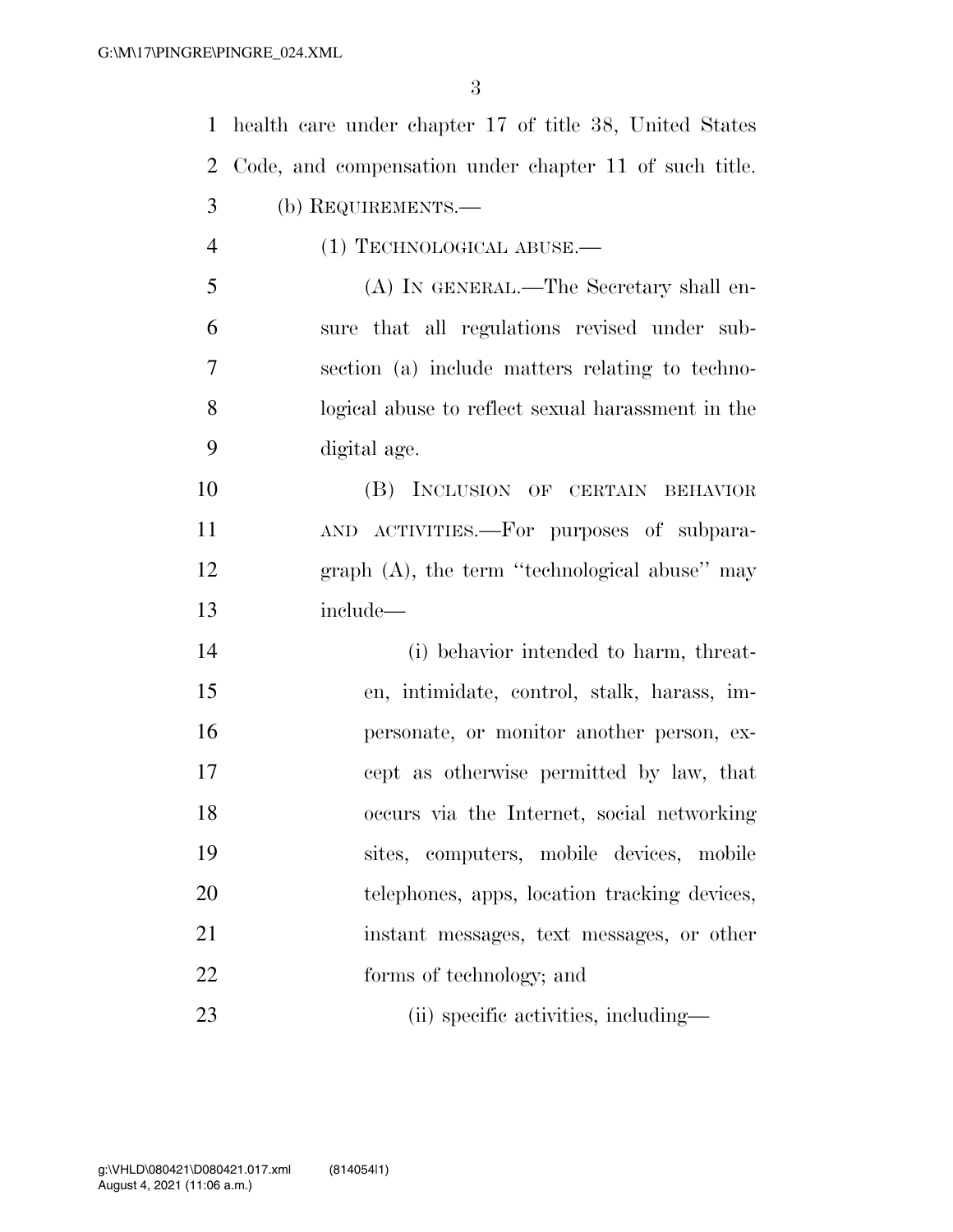| $\mathbf{1}$   | (I) unwanted, repeated telephone              |
|----------------|-----------------------------------------------|
| $\overline{2}$ | calls, text messages, instant messages,       |
| 3              | or social media posts;                        |
| $\overline{4}$ | <sub>of</sub><br>(II)<br>nonconsensual access |
| 5              | email accounts, texts or instant mes-         |
| 6              | saging accounts, social networking ac-        |
| 7              | counts, or mobile telephone logs;             |
| 8              | (III) attempting to control or re-            |
| 9              | strict a person's ability to access tech-     |
| 10             | nology with the intent to isolate the         |
| 11             | person from support and social con-           |
| 12             | nection;                                      |
| 13             | (IV) using tracking devices or lo-            |
| 14             | cation tracking software for the pur-         |
| 15             | pose of monitoring or stalking another        |
| 16             | person's location;                            |
| 17             | (V) impersonation of a person                 |
| 18             | with the intent to deceive or cause           |
| 19             | harm through the use of spoofing              |
| 20             | technology or the creation of fake            |
| 21             | email or social media accounts; or            |
| 22             | (VI) pressuring for or sharing of             |
| 23             | another person's private information,         |
| 24             | photographs, or videos without the            |
| 25             | person's consent.                             |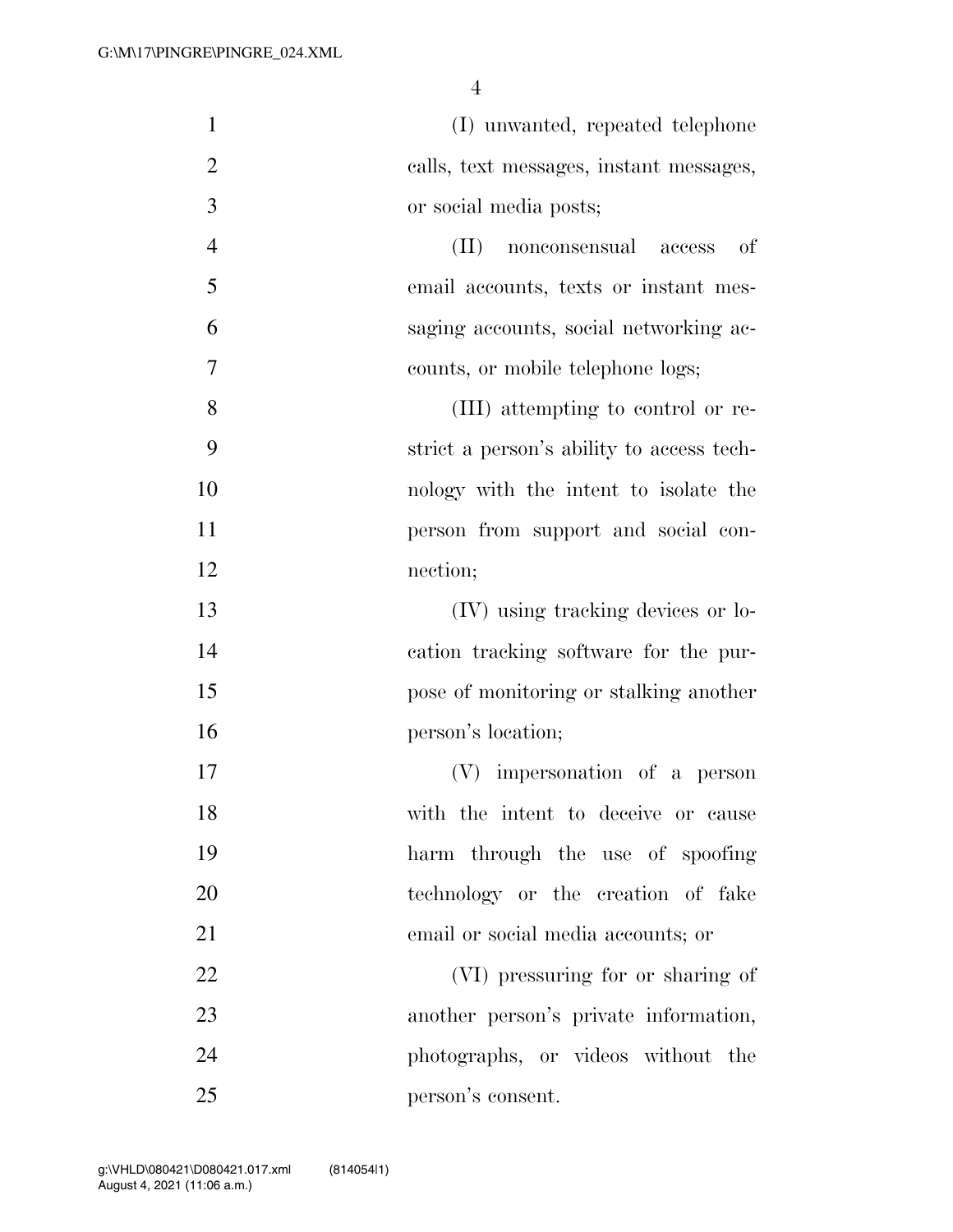(2) COLLABORATION.—In carrying out sub- section (a), the Secretary of Veterans Affairs shall collaborate with the Secretary of Defense.

 (3) CONSULTATION.—In carrying out sub- section (a), the Secretary of Veterans Affairs shall consult with veterans service organizations, military service organizations, and other stakeholders.

8 (c) COMMENCEMENT OF EFFORTS.—Not later than one year after the date of the enactment of this Act, the Secretary shall commence efforts to carry out subsection (a).

 (d) PROGRESS REPORT.—Not later than one year after the date of the enactment of this Act, the Secretary of Veterans Affairs shall submit to the Committee on Vet- erans' Affairs of the Senate and the Committee on Vet- erans' Affairs of the House of Representatives a report on the progress of the Secretary in carrying out subsection (a).

 (e) FINAL REGULATIONS.—Not later than two years after the date of the enactment of this Act, the Secretary shall—

 (1) issue the revised regulations required by subsection (a); and

 (2) update training aids, manuals, and informa-tional materials for staff, veterans, members of the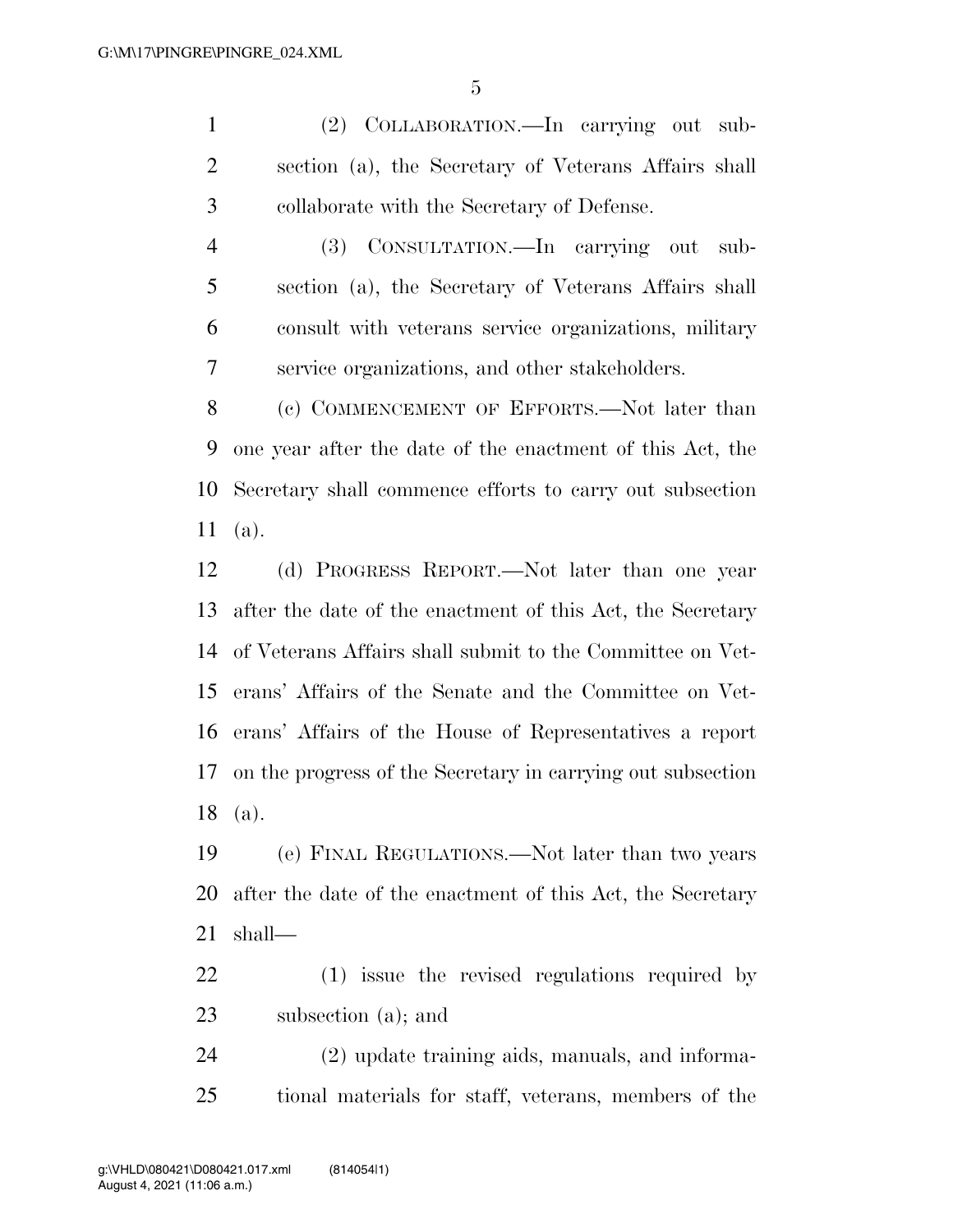Armed Forces, and stakeholders to reflect the re-vised regulations.

# **TITLE II—DISABILITY COM- PENSATION AND CLAIMS PROCESSING**

#### **SEC. 201. DEFINITION OF MILITARY SEXUAL TRAUMA.**

 In this title, the term ''military sexual trauma'' has the meaning given such term in section 1167(j) of title 38, United States Code, as added by section 203(a).

#### **SEC. 202. CONFORMING CHANGES RELATING TO SPECIAL-**

### **IZED TEAMS TO EVALUATE CLAIMS INVOLV-ING MILITARY SEXUAL TRAUMA.**

 Section 1166(c) of title 38, United States Code, as redesignated by section 7(a) of the Training in High-de- mand Roles to Improve Veteran Employment Act (Public Law 117–16), is amended by striking ''In this section'' and all that follows and inserting the following: ''In this section, the terms 'covered mental health condition' and 'military sexual trauma' have the meanings given those terms in section 1167(j) of this title.''.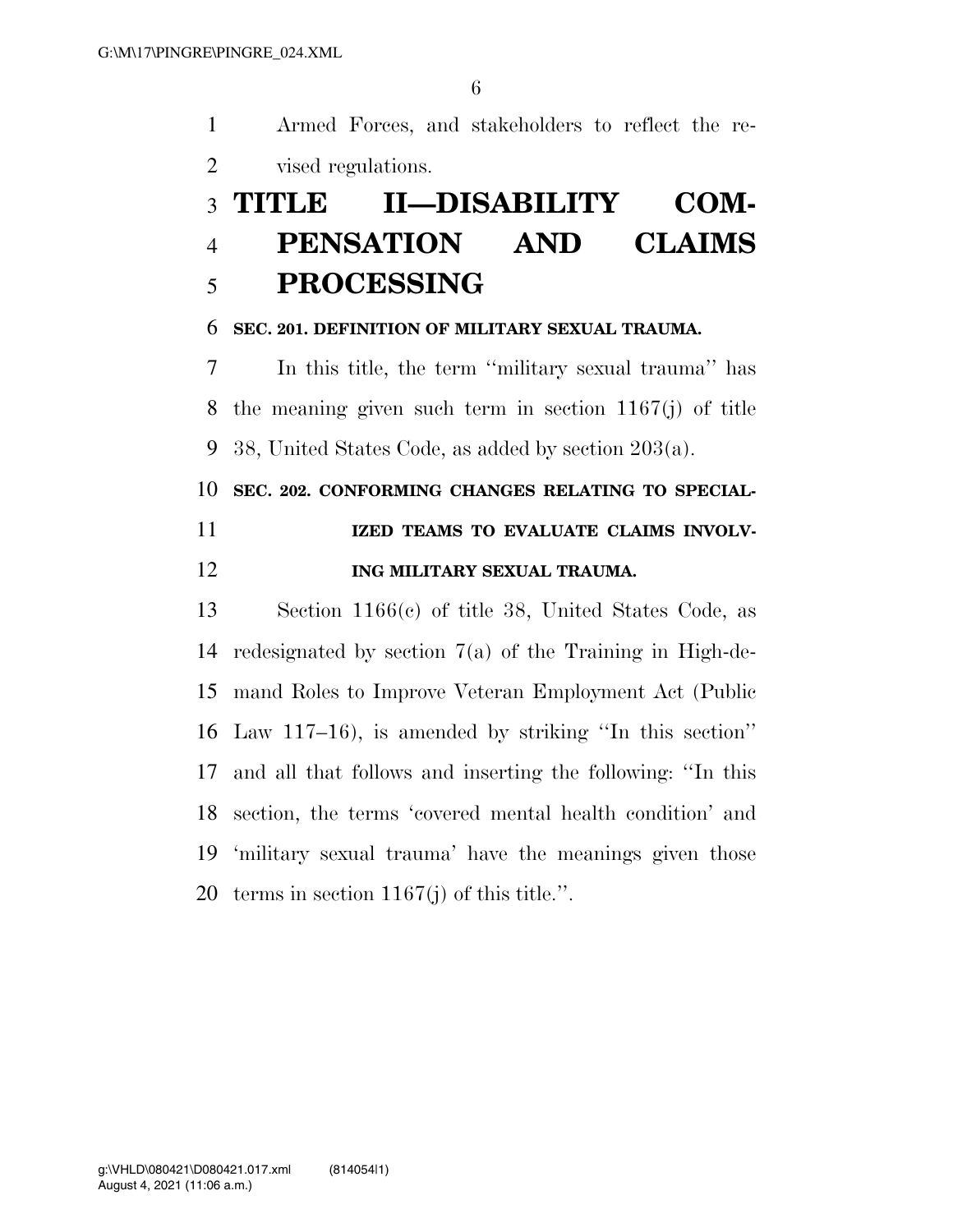## **SEC. 203. STANDARD OF PROOF FOR SERVICE-CONNECTION OF MENTAL HEALTH CONDITIONS RELATING TO MILITARY SEXUAL TRAUMA.**

 (a) IN GENERAL.—Subchapter VI of chapter 11 of such title is amended by adding at the end the following new section:

### **''§ 1167. Evaluation of claims involving military sex-ual trauma**

 $\cdot$  "(a) STANDARD OF PROOF.—(1) In the case of any veteran who claims that a covered mental health condition based on military sexual trauma was incurred in or aggra- vated by active military, naval, or air service, the Sec- retary shall accept as sufficient proof of service-connection a diagnosis of such mental health condition by a mental health professional together with satisfactory lay or other evidence, in accordance with subsections (b) and (c), of such trauma and an opinion by the mental health profes- sional that such covered mental health condition is related to such military sexual trauma, as specified in subsection (f), notwithstanding the fact that there is no official record of such incurrence or aggravation in such service, and, to that end, shall resolve every reasonable doubt in favor of the veteran.

 ''(2) Service-connection of such covered mental health condition may be rebutted by clear and convincing evi-dence to the contrary.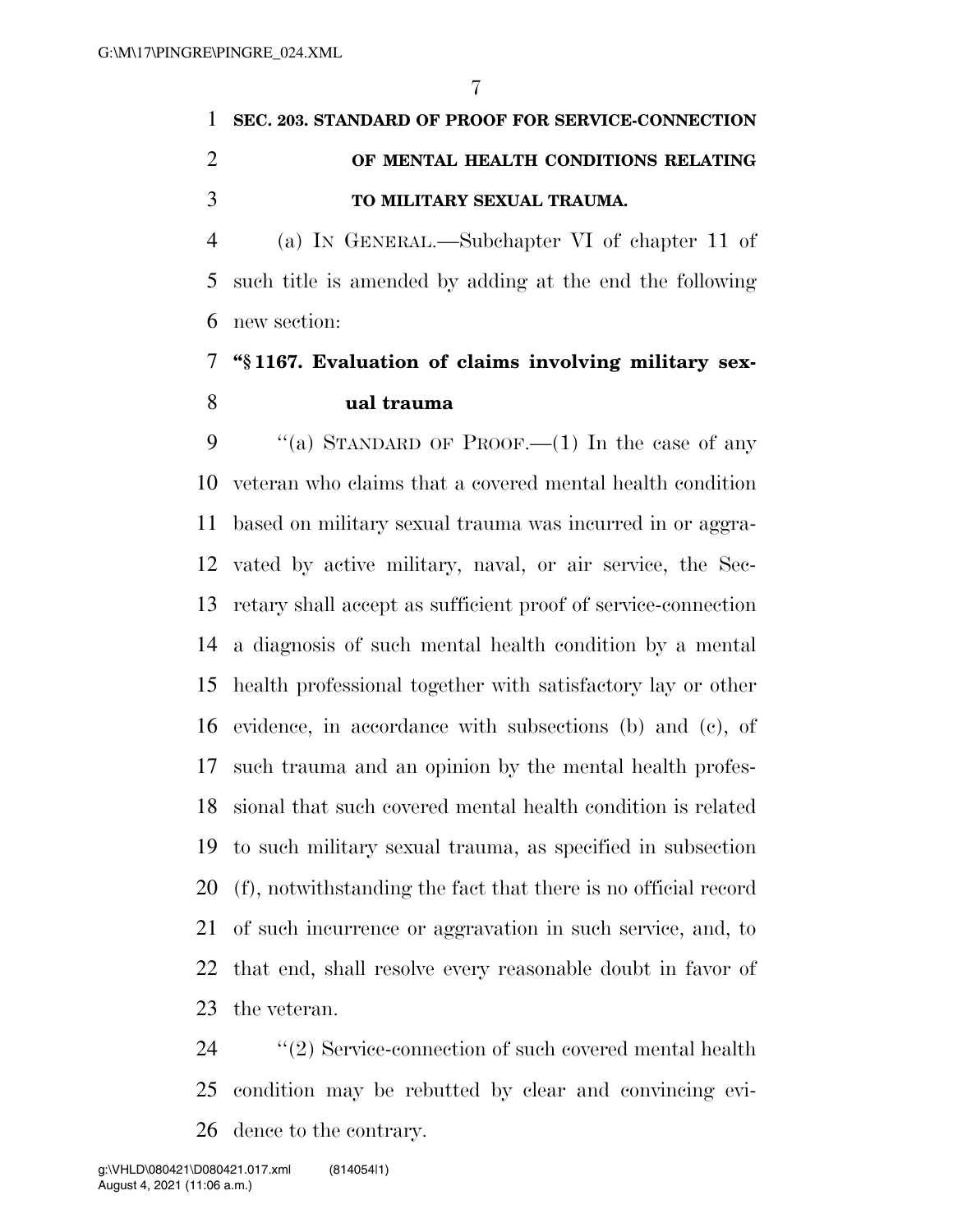''(3) The reasons for granting or denying service-con-nection in each case shall be recorded in full.

 ''(b) NONMILITARY SOURCES OF EVIDENCE.—(1) In carrying out subsection (a), the Secretary shall ensure that if a claim for compensation under this chapter is re- ceived by the Secretary for a covered mental health condi- tion based on military sexual trauma, evidence from sources other than official records of the Department of Defense regarding the veteran's service may corroborate the veteran's account of the trauma.

 ''(2) Examples of evidence described in paragraph (1) include the following:

 ''(A) Records from law enforcement authorities, rape crisis centers, mental health counseling centers, hospitals, and physicians.

 ''(B) Pregnancy tests and tests for sexually transmitted diseases.

18 "(C) Statements from family members, room- mates, other members of the Armed Forces or vet-erans, and clergy.

21 "(c) EVIDENCE OF BEHAVIOR CHANGES. - (1) In carrying out subsection (a), the Secretary shall ensure that evidence of a behavior change following military sex- ual trauma is one type of relevant evidence that may be found in sources described in such subsection.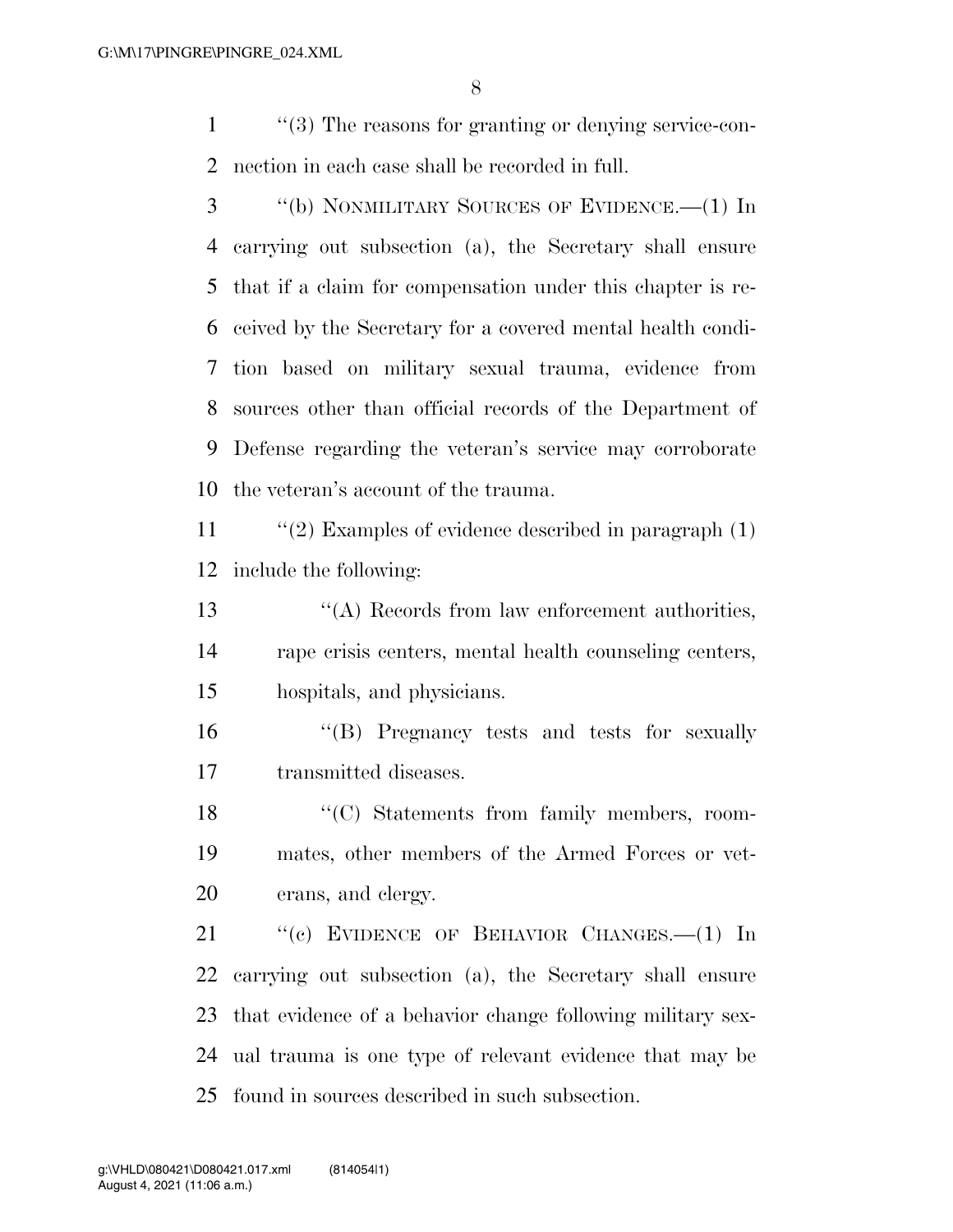| $\mathbf{1}$   | $\lq(2)$ Examples of behavior changes that may be rel-    |
|----------------|-----------------------------------------------------------|
| $\overline{2}$ | evant evidence of military sexual trauma include the fol- |
| 3              | lowing:                                                   |
| $\overline{4}$ | "(A) A request for a transfer to another mili-            |
| 5              | tary duty assignment.                                     |
| 6              | $\lq\lq (B)$ Deterioration in work performance.           |
| 7              | "(C) Substance abuse or substance use dis-                |
| 8              | order.                                                    |
| 9              | "(D) Episodes of depression, panic attacks, or            |
| 10             | anxiety without an identifiable cause.                    |
| 11             | "(E) Unexplained economic or social behavior              |
| 12             | changes.                                                  |
| 13             | "(d) NOTICE AND OPPORTUNITY TO SUPPLY EVI-                |
| 14             | DENCE.—The Secretary may not deny a claim of a veteran    |
| 15             | for compensation under this chapter for a covered mental  |
| 16             | health condition that is based on military sexual trauma  |
|                | 17 without first—                                         |
| 18             | $(1)$ advising the veteran that evidence de-              |
| 19             | scribed in subsections (b) and (c) may constitute         |
| 20             | credible corroborating evidence of the military sexual    |
| 21             | trauma; and                                               |
| 22             | $\lq(2)$ allowing the veteran an opportunity to fur-      |
| 23             | nish such corroborating evidence or advise the Sec-       |
| 24             | retary of potential sources of such evidence.             |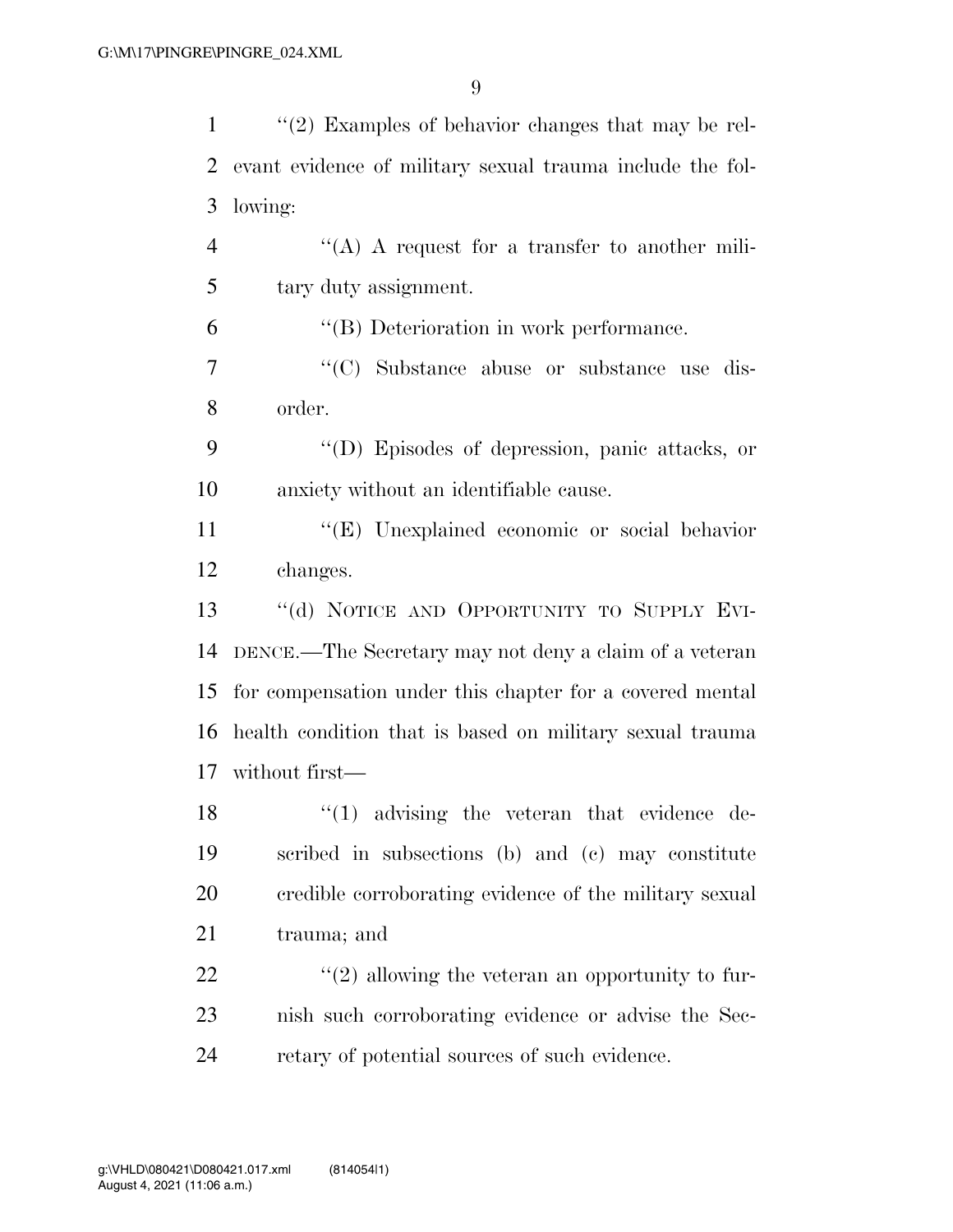''(e) ROLE OF LAY STATEMENTS.—In a case where evidence described in subsection (b) or (c) is unavailable, and the only evidence of the occurrence of the military sexual trauma is the veteran's own lay statement, the Sec- retary shall accept such lay statement as credible evidence the event occurred, unless such statement is inconsistent with the places, types, and circumstances of the service of the veteran, including evidence of the veteran's unit as- signments, military specialty, or dates and locations of service, or unless there is clear and convincing evidence to the contrary.

 ''(f) REVIEW OF EVIDENCE.—(1) In reviewing a claim for compensation described in subsection (a)(1), for any evidence identified as part of such claim that is de- scribed in subsection (b) or (c), or if subsection (e) applies, the Secretary shall submit such evidence to such medical or mental health professional as the Secretary considers appropriate, including clinical and counseling experts em- ployed by the Department, to obtain an opinion as to whether it is at least as likely as not that there is a nexus between the military sexual trauma and any diagnosed covered mental health condition.

23 ''(2) In the case of any veteran who submits with the claim for a covered mental health condition a lay state-ment describing the military sexual trauma, such veteran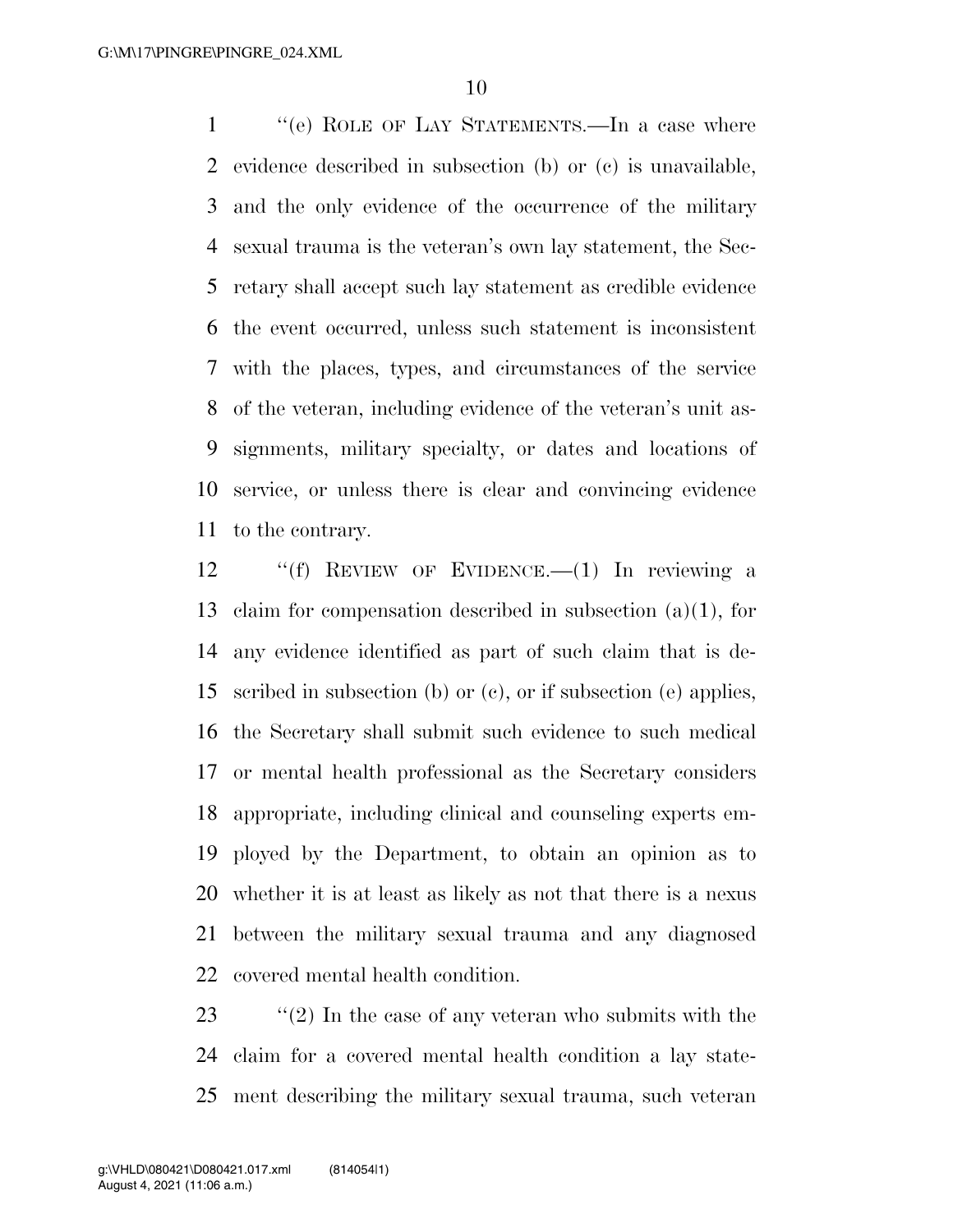shall be provided with a medical examination and opinion as described in paragraph (1) without delay for request of records specified in subsections (b) and (c) from the veteran.

 ''(3) For any veteran described in paragraph (2), if the medical examination and opinion do not result in a diagnosis of a covered mental health condition and a posi- tive opinion that the military sexual trauma is related to such diagnosis, the Secretary shall request the records specified in subsections (b) and (c) and, if such evidence is received, paragraph (1) shall again apply and a subse-quent medical examination and opinion shall be requested.

 ''(g) POINT OF CONTACT.—The Secretary shall en- sure that each document provided to a veteran relating to a claim for compensation described in subsection (a) includes contact information for an appropriate point of contact with the Department.

 ''(h) SPECIALIZED TEAMS.—The Secretary shall en- sure that all claims for compensation described in sub- section (a) are reviewed and processed by a specialized team established under section 1166 of this title.

22 "(i) RULE OF CONSTRUCTION REGARDING APPLICA- TION TO NONSEXUAL PERSONAL ASSAULT.— The Sec- retary shall not construe this section as supplanting the standard of proof or evidence required for claims for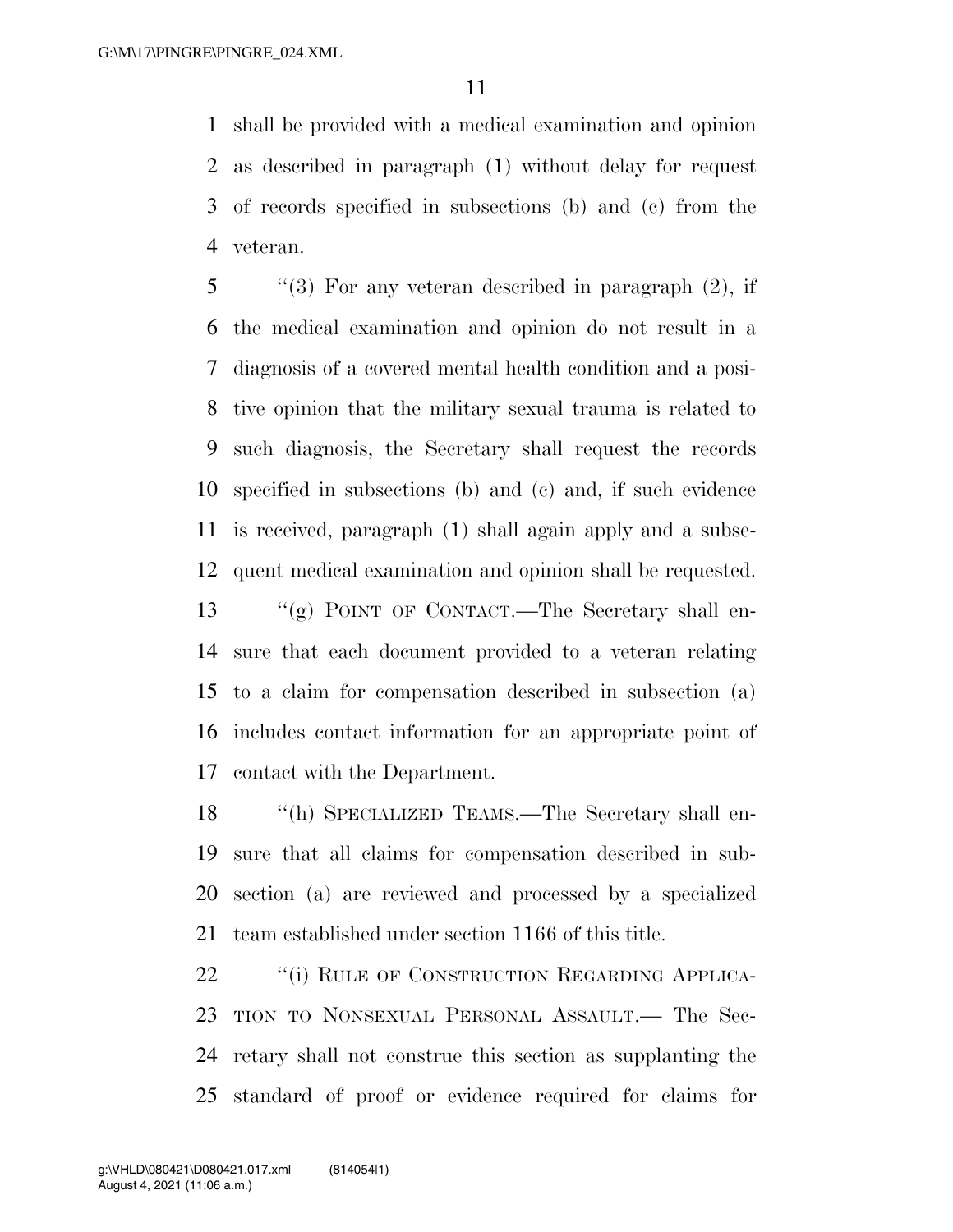posttraumatic stress disorder based on non-sexual per- sonal assault, which the Secretary shall continue to define in regulation.

''(j) DEFINITIONS.—In this section:

 ''(1) The term 'covered mental health condition' means post-traumatic stress disorder, anxiety, de- pression, or other mental health diagnosis described in the current version of the Diagnostic and Statis- tical Manual of Mental Disorders published by the American Psychiatric Association that the Secretary determines to be related to military sexual trauma and which may be service-connected.

 $\frac{1}{2}$  The term 'military sexual trauma' means, with respect to a veteran, a physical assault of a sex- ual nature, battery of a sexual nature, or sexual har- assment that occurred while the veteran was serving 17 in the active military, naval, or air service.".

 (b) OUTREACH.—Not later than 180 days after the date of the enactment of this Act, the Secretary of Vet- erans Affairs shall implement, with input from the veteran community, an informative outreach program for veterans regarding the standard of proof for evaluation of claims related to military sexual trauma, including consideration of lay statements and requirements for a medical examina-tion and opinion.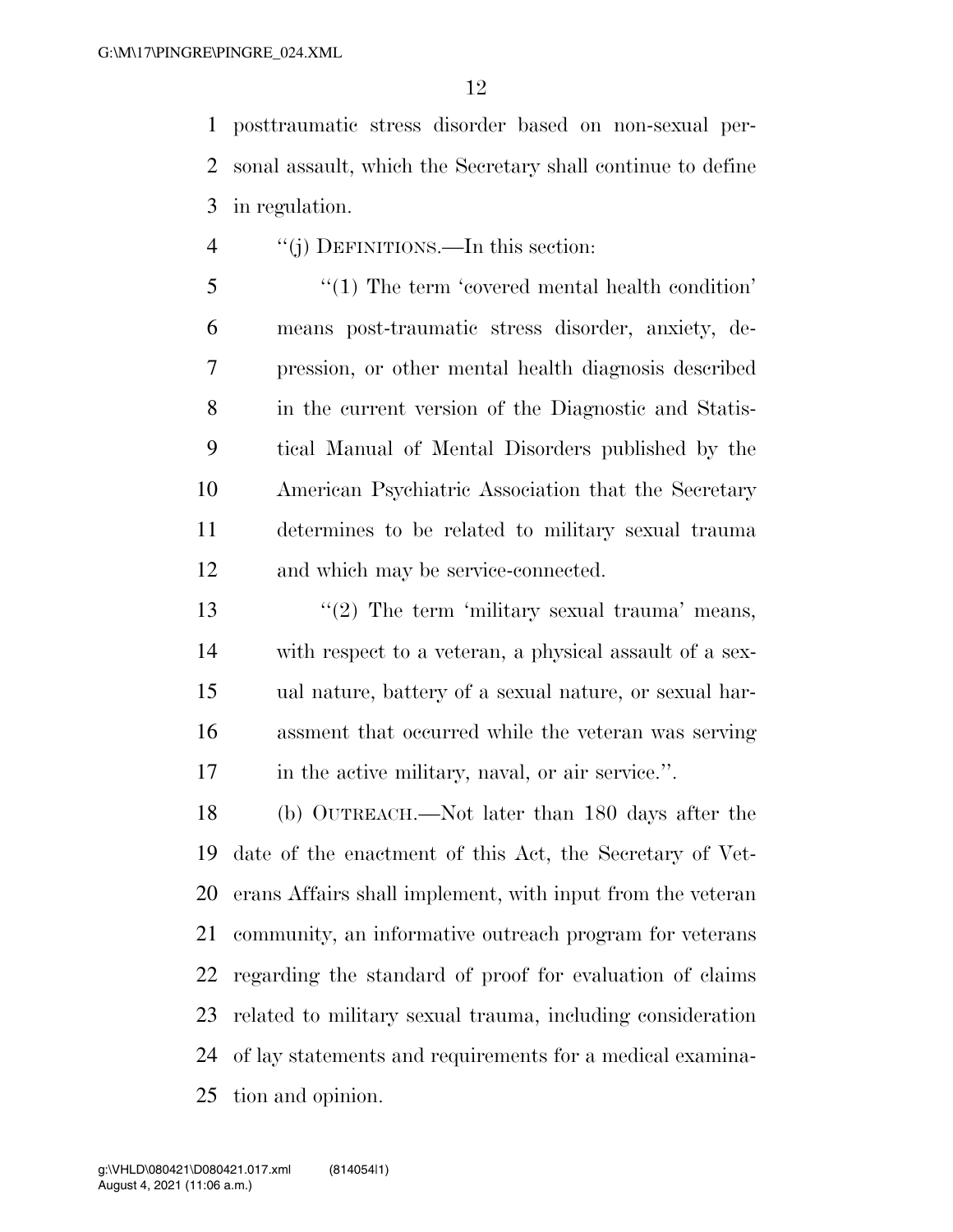| $\mathbf{1}$ | (c) CLERICAL AMENDMENT.—The table of sections                   |
|--------------|-----------------------------------------------------------------|
| 2            | at the beginning of such chapter is amended by adding           |
| 3            | at the end the following new item:                              |
|              | "1167. Evaluation of claims involving military sexual trauma.". |
| 4            | SEC. 204. CHOICE OF LOCATION OF DEPARTMENT OF VET-              |
| 5            | ERANS AFFAIRS MEDICAL EXAMINATION FOR                           |
| 6            | ASSESSMENT OF CLAIMS FOR COMPENSA-                              |
| 7            | TION RELATING TO DISABILITY RESULTING                           |
| 8            | FROM MILITARY SEXUAL TRAUMA.                                    |
| 9            | (a) IN GENERAL.—Section 1165 of title 38, United                |
| 10           | States Code, is amended—                                        |
| 11           | (1) in the section heading, by inserting "and                   |
| 12           | location of medical examination" after "ex-                     |
| 13           | $\mathbf{aminer}$ <sup>"</sup> ;                                |
| 14           | $(2)$ in subsection $(a)$ , by striking "a physical as-         |
| 15           | sault of a sexual nature, battery of a sexual nature,           |
| 16           | or sexual harassment" and inserting "military sexual            |
| 17           | trauma (as defined in section $1167(j)$ of this title)";        |
| 18           | $(3)$ by redesignating subsection $(c)$ as sub-                 |
| 19           | section $(d)$ ; and                                             |
| 20           | $(4)$ by inserting after subsection (b) the fol-                |
| 21           | lowing new subsection (c):                                      |
| 22           | "(c) CHOICE OF EXAMINATION LOCATION.—(1) The                    |
| 23           | Secretary shall ensure that a veteran who requires a med-       |
| 24           | ical examination in support of a claim described in sub-        |
| 25           | section (a) may request that the medical examination take       |
|              |                                                                 |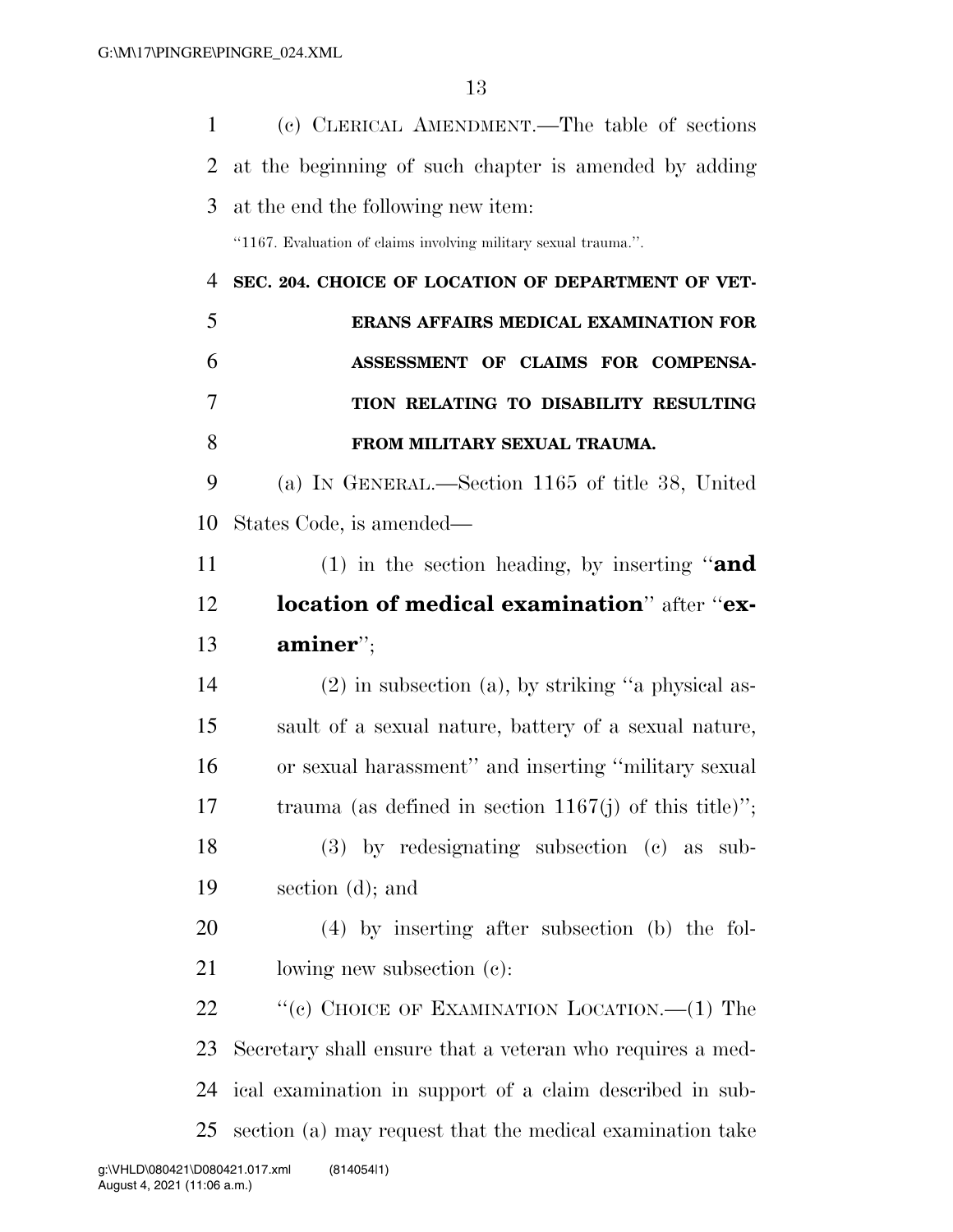| 1              | place at a facility of the Department by a qualified em-                     |
|----------------|------------------------------------------------------------------------------|
| 2              | ployee of the Department.                                                    |
| 3              | $\lq(2)$ The Secretary—                                                      |
| $\overline{4}$ | "(A) shall grant any request under paragraph                                 |
| 5              | $(1)$ ; and                                                                  |
| 6              | $\lq\lq (B)$ may not issue a decision on a claim de-                         |
| 7              | scribed in such paragraph before the requested ex-                           |
| 8              | amination is completed.".                                                    |
| 9              | (b) CLERICAL AMENDMENT.—The table of sections                                |
| 10             | at the beginning of chapter 11 of such title is amended                      |
| 11             | by striking the item relating to section 1165 and inserting                  |
| 12             | the following new item:                                                      |
|                | "1165. Choice of sex of medical examiner and location of medical examination |
|                | for certain disabilities.".                                                  |
| 13             | SEC. 205. COMMUNICATIONS FROM THE DEPARTMENT OF                              |
| 14             | VETERANS AFFAIRS TO MILITARY SEXUAL                                          |
| 15             | <b>TRAUMA SURVIVORS.</b>                                                     |
| 16             | (a) REVIEW BOARD.—                                                           |
| 17             | (1) IN GENERAL.—The Secretary of Veterans                                    |
| 18             | Affairs shall establish a board to review correspond-                        |
| 19             | ence relating to military sexual trauma.                                     |
| 20             | (2) MEMBERSHIP.—The Secretary shall appoint                                  |
| 21             | members of the board from among experts in mili-                             |
| 22             | tary sexual trauma and mental health, including—                             |
| 23             | (A) mental health providers of the Depart-                                   |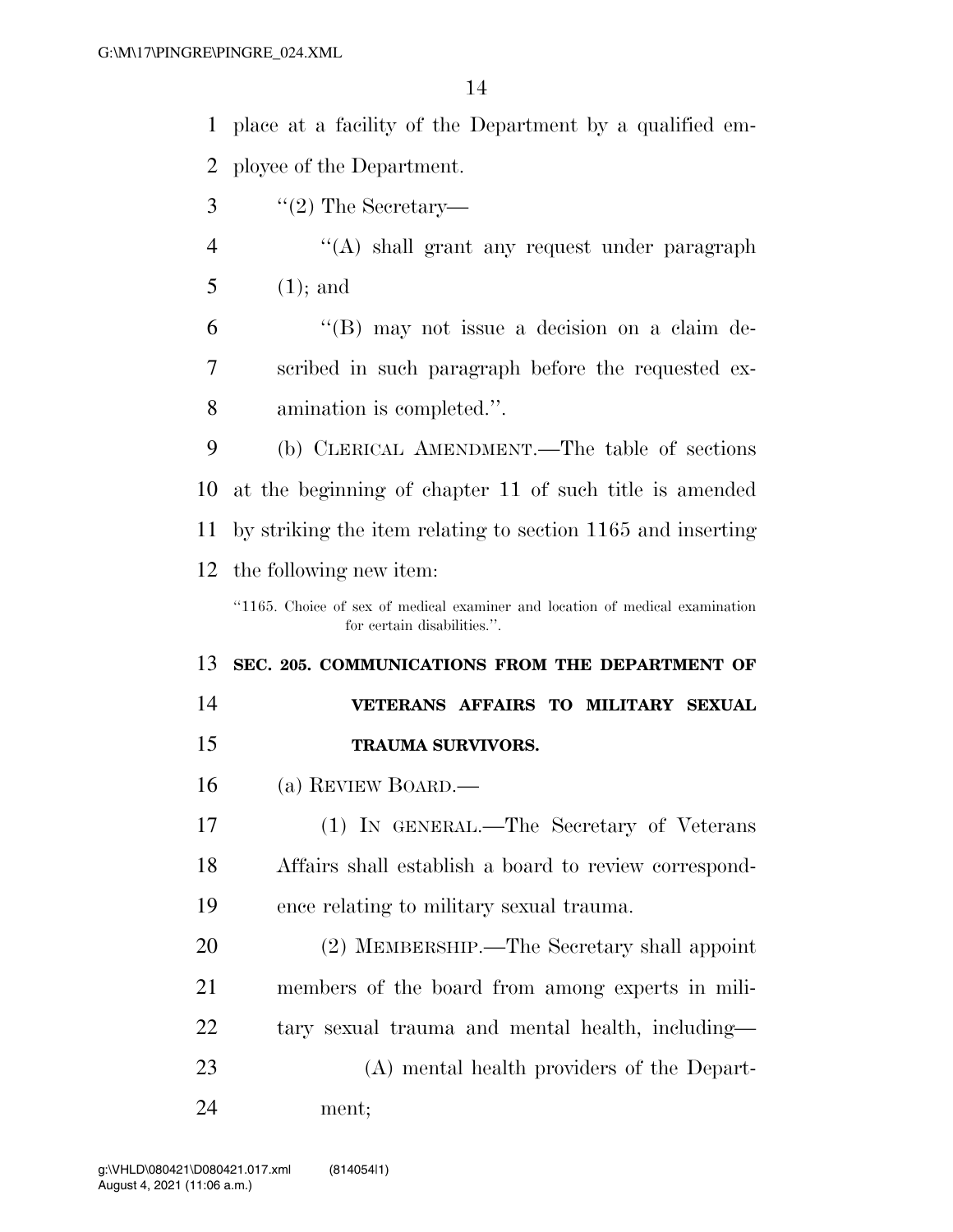| $\mathbf{1}$   | (B) experts on sexual assault and sexual                 |
|----------------|----------------------------------------------------------|
| $\overline{2}$ | harassment; and                                          |
| 3              | (C) members from both the Veterans                       |
| $\overline{4}$ | Health Administration and Veterans Benefits              |
| 5              | Administration.                                          |
| 6              | (3) DUTIES.—The board established under                  |
| $\tau$         | paragraph $(1)$ shall—                                   |
| 8              | (A) review all standard correspondence and               |
| 9              | other materials, which may include templates             |
| 10             | for notices under sections 5103 and 5104B of             |
| 11             | title 38, United States Code, as well as out-            |
| 12             | reach materials and veteran-facing website con-          |
| 13             | tent, from the Department of Veterans Affairs            |
| 14             | to survivors of military sexual trauma for sensi-        |
| 15             | tivity; and                                              |
| 16             | (B) ensure that the communications—                      |
| 17             | (i) treat survivors with dignity and re-                 |
| 18             | spect; and                                               |
| 19             | (ii) do not re-traumatize survivors.                     |
| <b>20</b>      | (b) CONTENTS OF WRITTEN COMMUNICATIONS TO                |
| 21             | MILITARY SEXUAL TRAUMA SURVIVORS.—The Secretary          |
| 22             | shall ensure that any written communication from the De- |
| 23             | partment of Veterans Affairs to a military sexual trauma |
| 24             | survivor shall include contact information for the fol-  |
| 25             | lowing:                                                  |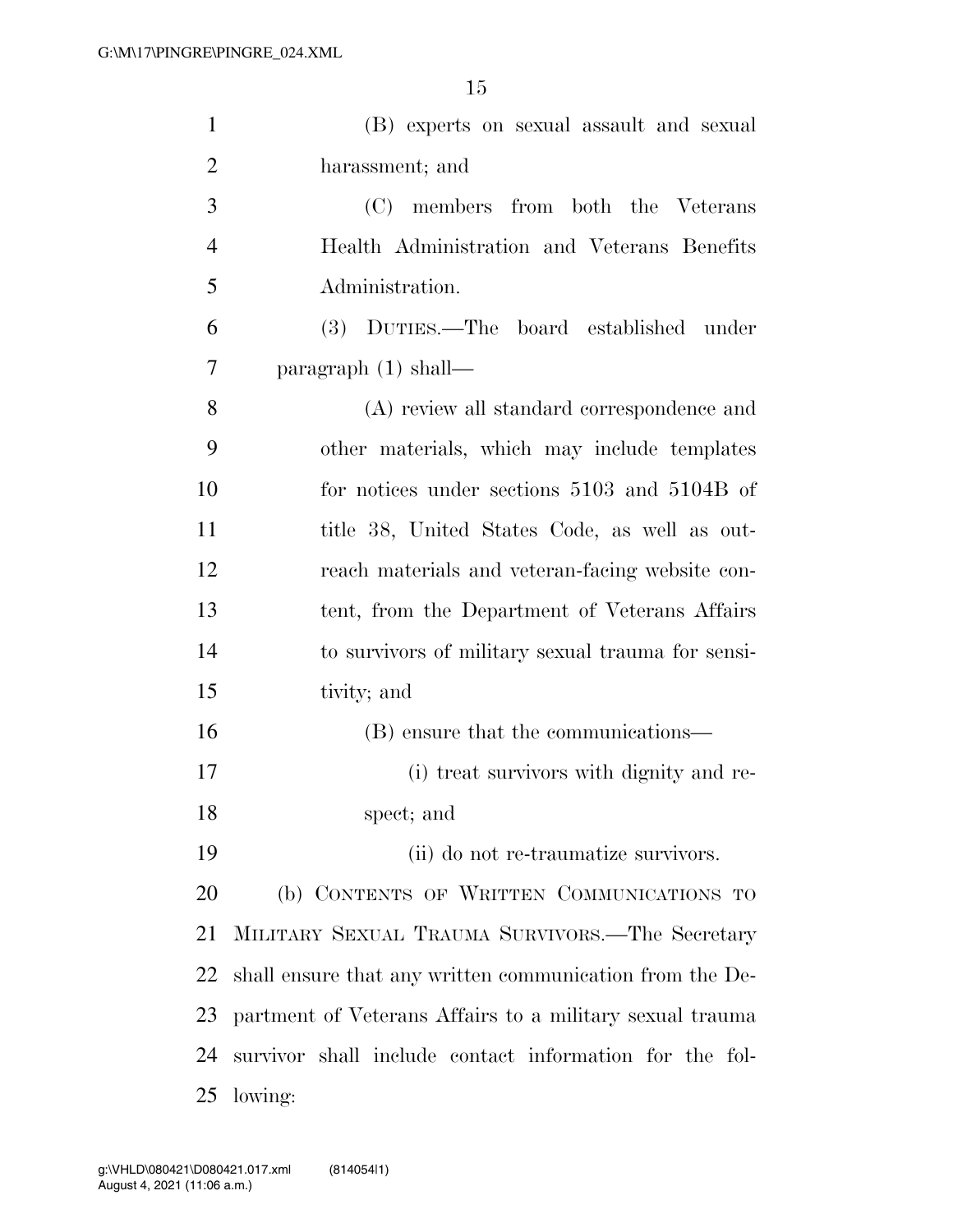| $\mathbf{1}$   | (1) The military sexual trauma coordinator of      |
|----------------|----------------------------------------------------|
| $\overline{2}$ | the Veterans Benefits Administration.              |
| 3              | (2) The military sexual trauma coordinator for     |
| $\overline{4}$ | the Veterans Health Administration.                |
| 5              | (3) The Veterans Crisis Line.                      |
| 6              | (4) The facility of the Veterans Health Admin-     |
| 7              | istration closest to where the survivor resides.   |
| 8              | (c) DEFINITIONS.—In this section:                  |
| 9              | (1) MILITARY SEXUAL TRAUMA SURVIVOR.-              |
| 10             | term "military sexual trauma survivor"<br>The      |
| 11             | means-                                             |
| 12             | $(A)$ a veteran who has filed a claim for          |
| 13             | compensation under chapter 11 of title 38,         |
| 14             | United States Code, relating to military sexual    |
| 15             | trauma;                                            |
| 16             | (B) a veteran who has been awarded com-            |
| 17             | pensation under such chapter relating to mili-     |
| 18             | tary sexual trauma; or                             |
| 19             | (C) a former member of the Armed Forces            |
| 20             | or a veteran who is receiving care from the De-    |
| 21             | partment of Veterans Affairs relating to mili-     |
| 22             | tary sexual trauma.                                |
| 23             | (2) VETERANS CRISIS LINE.—The term "Vet-           |
| 24             | erans Crisis Line" means the toll-free hotline for |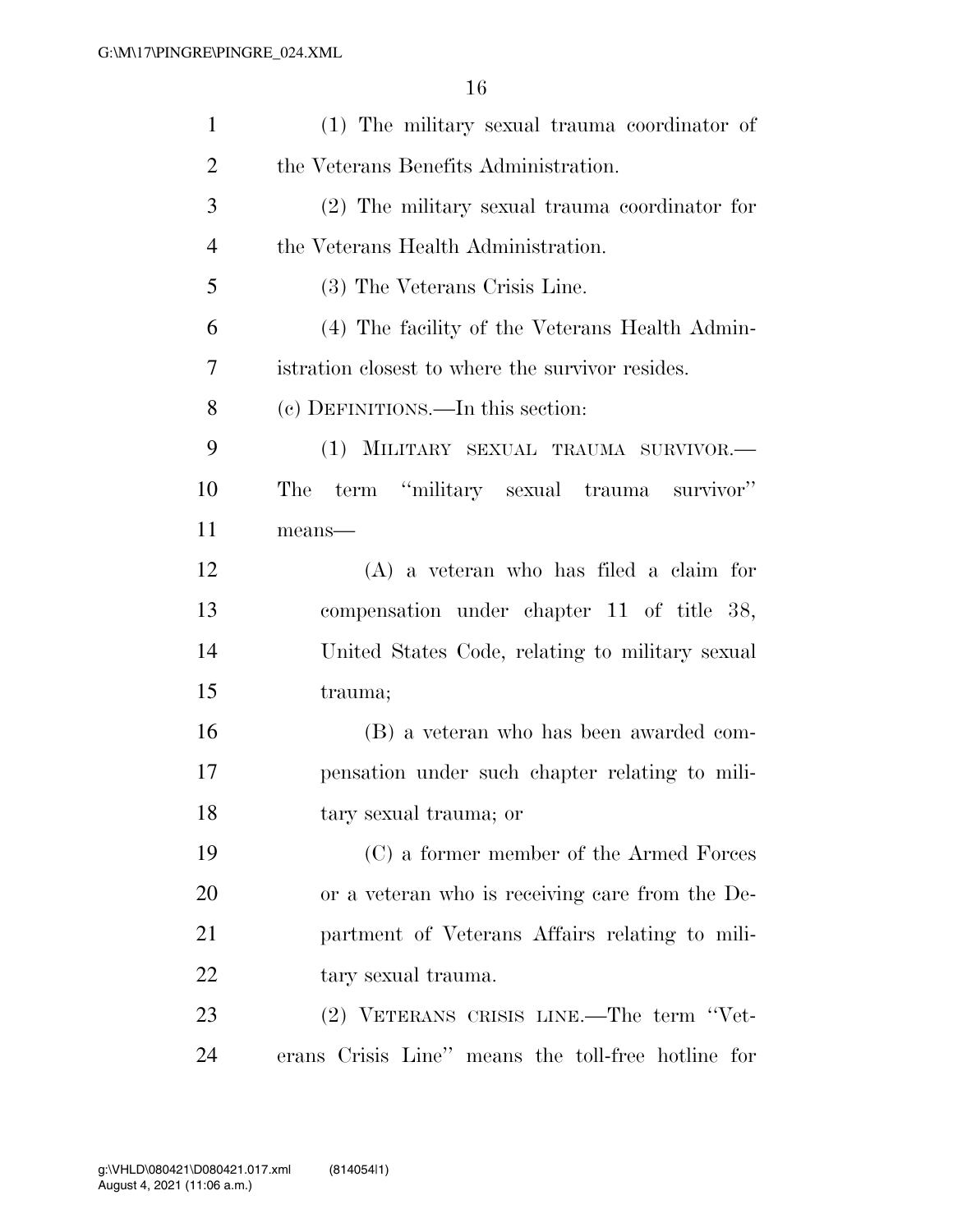| $\mathbf{1}$   | veterans established under section 1720F(h) of title     |
|----------------|----------------------------------------------------------|
| $\overline{2}$ | 38, United States Code.                                  |
| 3              | SEC. 206. STUDY ON TRAINING AND PROCESSING RELAT-        |
| $\overline{4}$ | ING TO CLAIMS FOR DISABILITY COMPENSA-                   |
| 5              | TION RELATING TO MILITARY SEXUAL TRAU-                   |
| 6              | MA.                                                      |
| 7              | (a) STUDY REQUIRED.—The Secretary of Veterans            |
| 8              | Affairs shall conduct a study on—                        |
| 9              | (1) the quality of training provided to personnel        |
| 10             | of the Department of Veterans Affairs who review         |
| 11             | claims for disability compensation under chapter 11      |
| 12             | of title 38, United States Code, for disabilities relat- |
| 13             | ing to military sexual trauma; and                       |
| 14             | (2) the quality of the procedures of the Depart-         |
| 15             | ment for reviewing the accuracy of the processing of     |
| 16             | such claims.                                             |
| 17             | (b) ELEMENTS.—The study required by subsection           |
| 18             | (a) shall include the following:                         |
| 19             | (1) With respect to the quality of training de-          |
| 20             | scribed in paragraph (1) of such subsection:             |
| 21             | (A) Whether the Department ensures per-                  |
| 22             | sonnel complete such training on time.                   |
| 23             | (B) Whether the training has resulted in                 |
| 24             | improvements to the processing of claims de-             |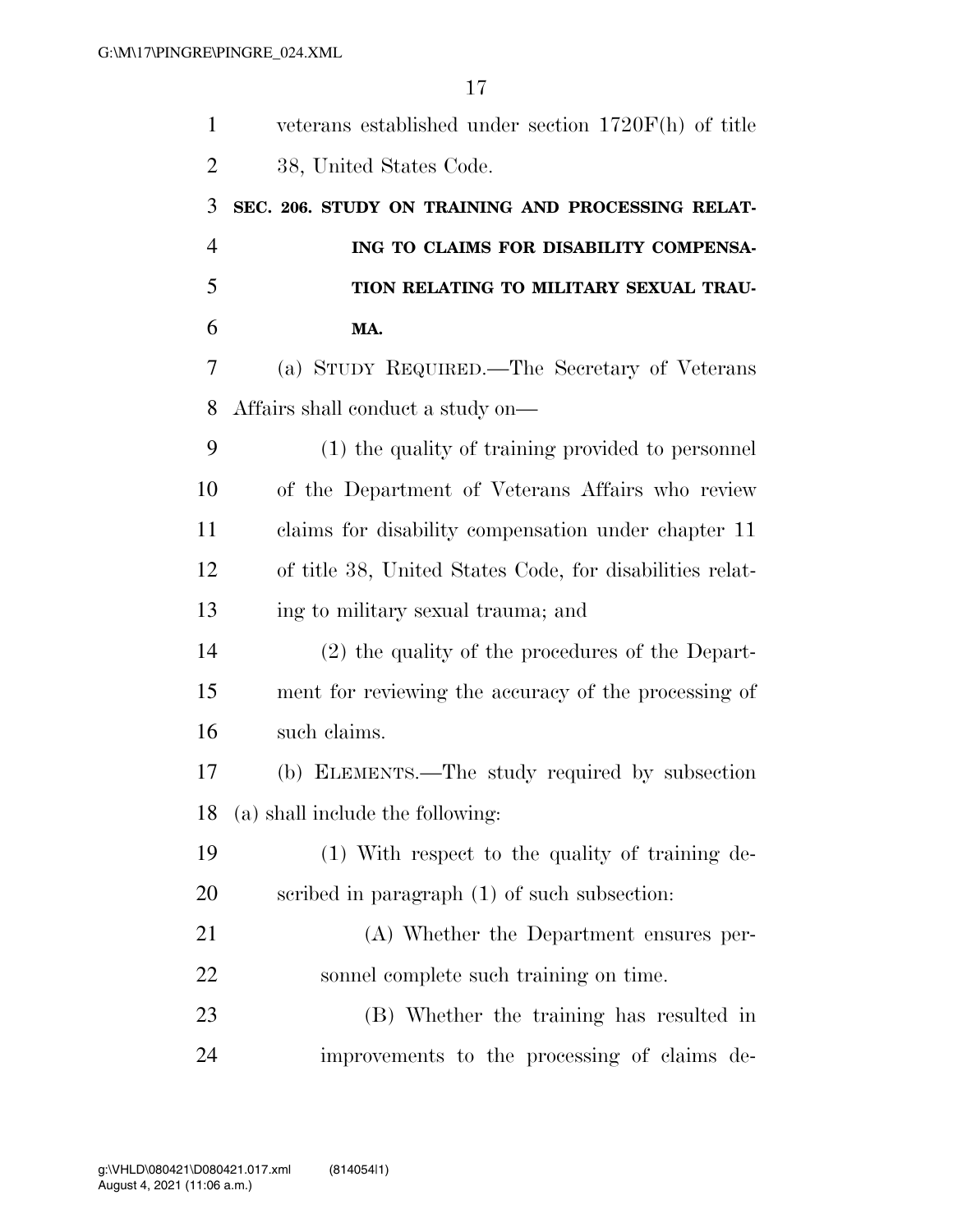| $\mathbf{1}$   | scribed in such subsection and issue-based accu-           |
|----------------|------------------------------------------------------------|
| $\overline{2}$ | racy.                                                      |
| 3              | (C) Such recommendations as the Sec-                       |
| $\overline{4}$ | retary of Veterans Affairs may have for improv-            |
| 5              | ing the training.                                          |
| 6              | (2) With respect to the quality of procedures              |
| 7              | described in paragraph $(2)$ of such subsection:           |
| 8              | (A) Whether the procedures of the Depart-                  |
| 9              | ment for reviewing the accuracy of the proc-               |
| 10             | essing of claims described in such subsection              |
| 11             | comport with generally accepted statistical                |
| 12             | methodologies to ensure reasonable accuracy of             |
| 13             | such reviews.                                              |
| 14             | (B) Whether such procedures adequately                     |
| 15             | include mechanisms to correct errors found in              |
| 16             | such reviews.                                              |
| 17             | (C) Such recommendations as the Sec-                       |
| 18             | retary may have for improving such procedures.             |
| 19             | (c) REPORT REQUIRED.—Not later than one year               |
| 20             | after the date of the enactment of this Act, the Secretary |
| 21             | shall submit to the Committee on Veterans' Affairs of the  |
| 22             | Senate and the Committee on Veterans' Affairs of the       |
| 23             | House of Representatives a report detailing the findings   |
| 24             | of the Secretary with respect to the study conducted under |
| 25             | subsection (a).                                            |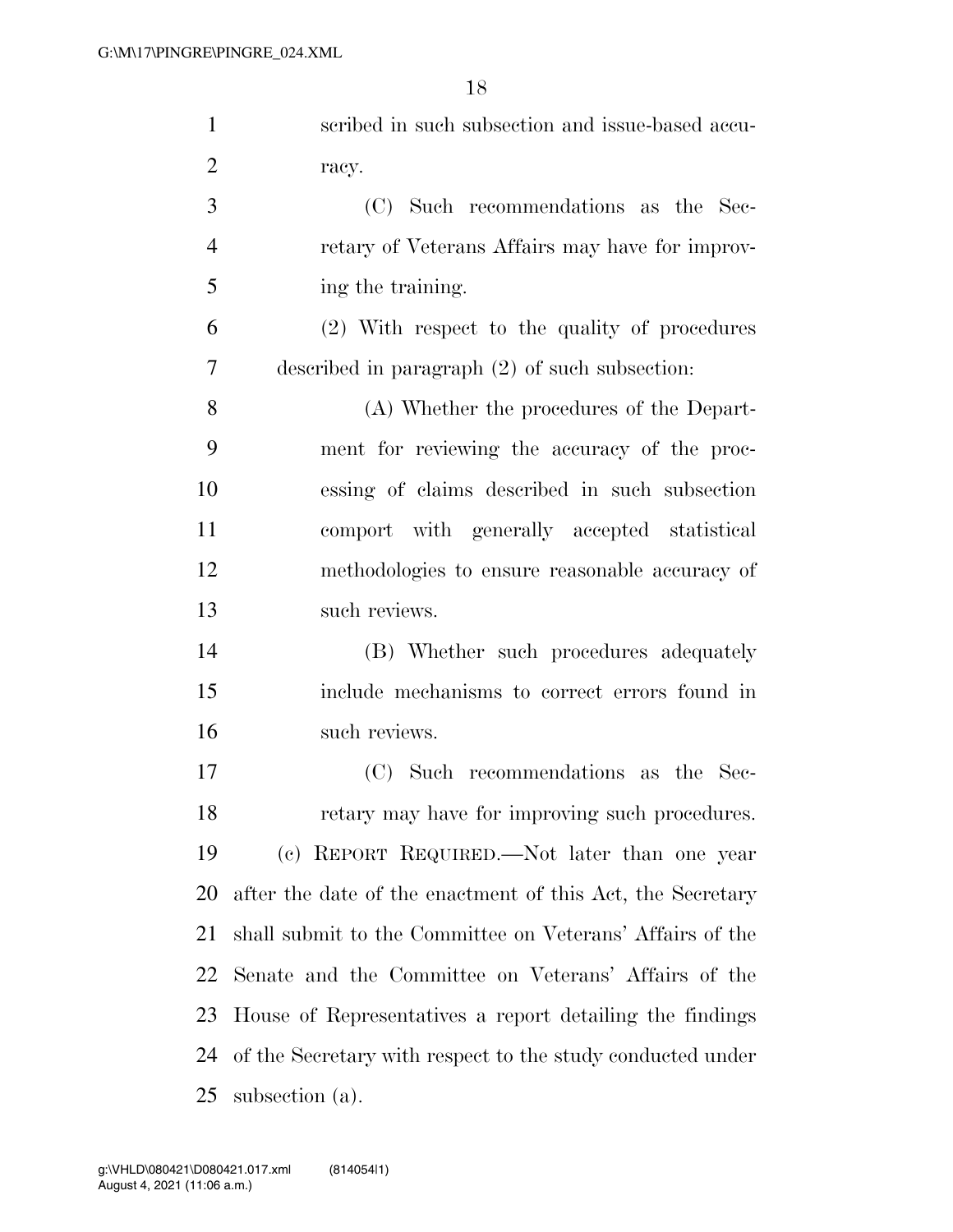| 1              | SEC. 207. ANNUAL SPECIAL FOCUS REVIEW OF CLAIMS FOR      |
|----------------|----------------------------------------------------------|
| $\overline{2}$ | DISABILITY COMPENSATION FOR DISABIL-                     |
| 3              | ITIES RELATING TO MILITARY SEXUAL TRAU-                  |
| $\overline{4}$ | MA.                                                      |
| 5              | (a) ANNUAL SPECIAL FOCUS REVIEW.—                        |
| 6              | (1) IN GENERAL.—Each year, the Under Sec-                |
| 7              | retary for Benefits of the Department of Veterans        |
| 8              | Affairs shall conduct a special focus review on the      |
| 9              | accuracy of the processing of claims for disability      |
| 10             | compensation under chapter 11 of title 38, United        |
| 11             | States Code, for disabilities relating to military sex-  |
| 12             | ual trauma.                                              |
| 13             | (2) ELEMENTS.—Each review conducted under                |
| 14             | paragraph $(1)$ shall include a review of the following: |
| 15             | (A) A statistically significant, nationally              |
| 16             | representative sample of all claims for benefits         |
| 17             | under the laws administered by the Secretary of          |
| 18             | Veterans Affairs relating to military sexual             |
| 19             | trauma filed during the fiscal year preceding            |
| 20             | the fiscal year in which the report is submitted.        |
| 21             | (B) The accuracy of each decision made                   |
| 22             | with respect to each claim described in subpara-         |
| 23             | graph(A).                                                |
| 24             | (C) The types of benefit entitlement errors              |
| 25             | found, disaggregated by category.                        |
| 26             | (D) Trends from year to year.                            |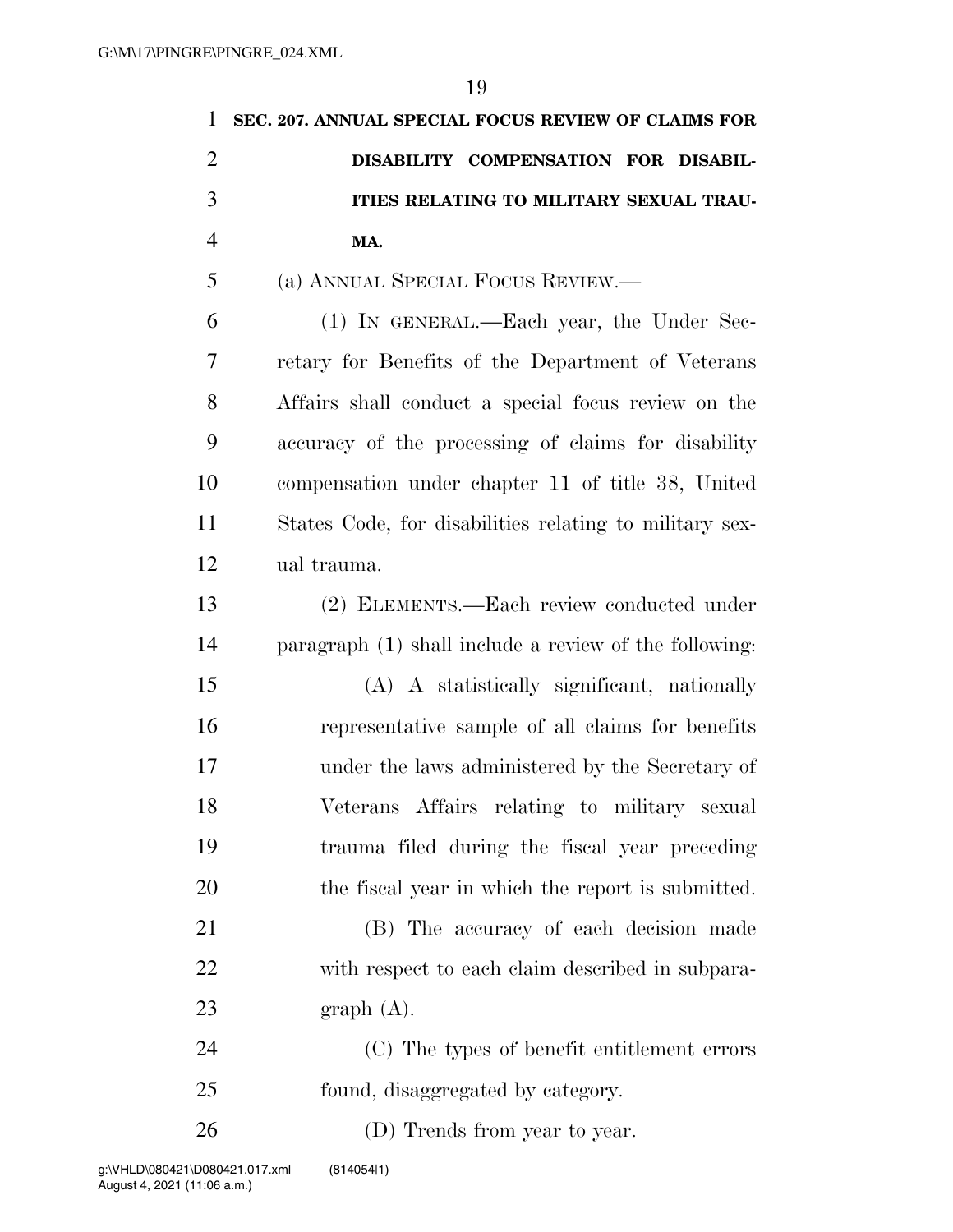(E) Training completion rates for per- sonnel of the Department who process claims described in paragraph (1).

 (b) REPROCESSING OF CLAIMS.—If the Under Sec- retary finds, pursuant to a special focus review conducted 6 under subsection  $(a)(1)$ , that an error was made with re- spect to the entitlement of a veteran to a benefit under the laws administered by the Secretary, the Secretary shall return the relevant claim of the veteran to the appropriate regional office of the Department for reprocessing to en- sure that the veteran receives an accurate decision with respect to the claim.

 (c) RE-REVIEWING OF CLAIMS.—If the Under Sec- retary finds, pursuant to a special focus review conducted under paragraph (1) of subsection (a), that the accuracy 16 rate, under paragraph  $(2)(B)$  of such subsection, is less than 90 percent, the Secretary shall conduct a review of each claim for benefits under the laws administered by the Secretary of Veterans Affairs relating to military sexual trauma filed during the fiscal year preceding the fiscal year in which the report is submitted.

 (d) REPORT.—Section 5501(b)(2) of the Johnny Isakson and David P. Roe, M.D. Veterans Health Care and Benefits Improvement Act of 2020 (Public Law 116–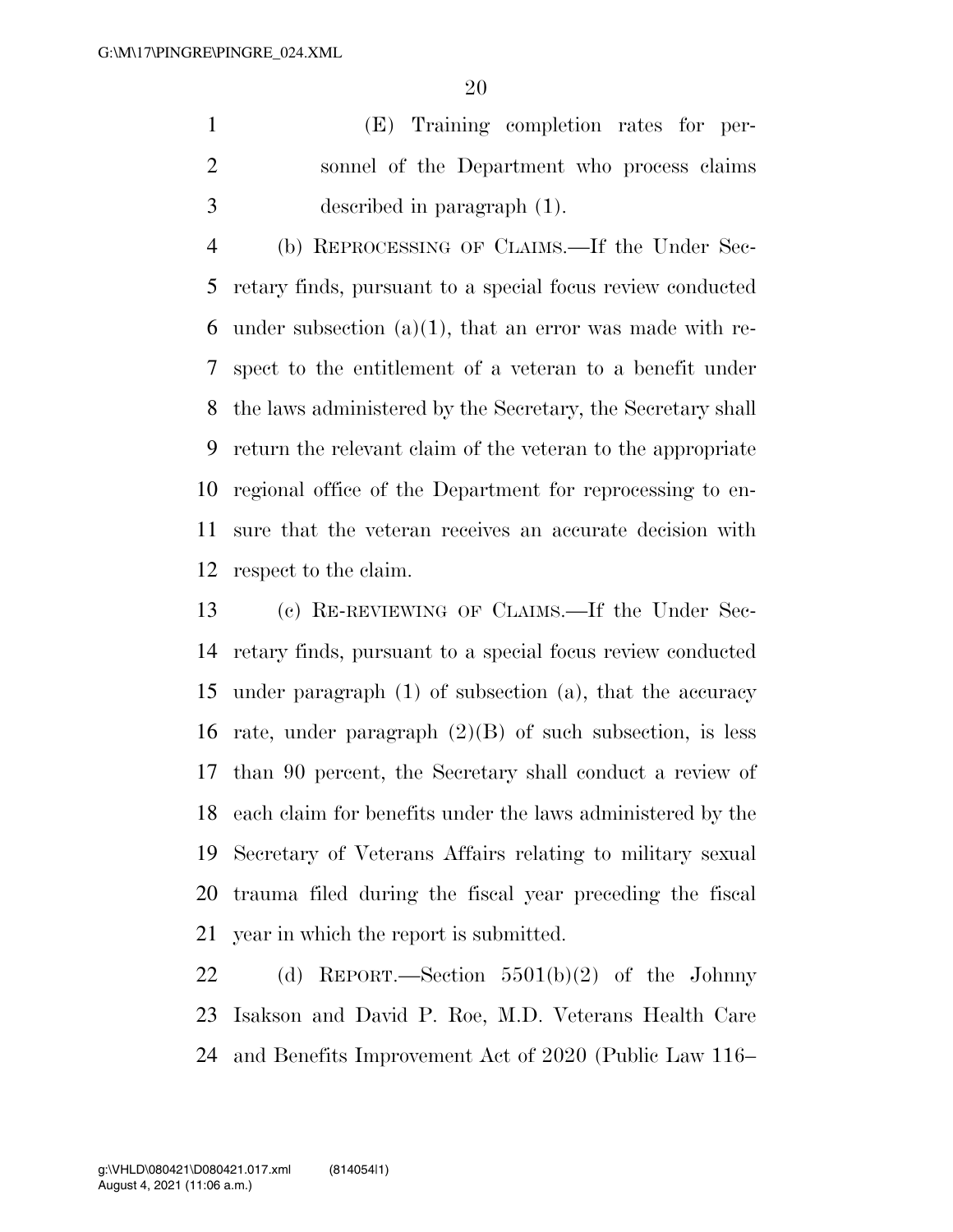315; 134 Stat. 5048) is amended by adding at the end the following new subparagraph:

| 3              | $\lq\lq$ (I) The findings of the most recent spe- |
|----------------|---------------------------------------------------|
| $\overline{4}$ | cial focus review conducted under subsection      |
| 5              | $(a)(1)$ of section 207 of the Servicemembers     |
| 6              | and Veterans Empowerment and Support Act          |
| $\overline{7}$ | of $2021$ , including-                            |
| 8              | "(i) the elements under subsection                |
| 9              | $(a)(2)$ of such section;                         |
| 10             | "(ii) the number of claims returned               |
| 11             | for reprocessing under subsection (b) of          |
| 12             | such section; and                                 |
| 13             | "(iii) the number of claims described             |
| 14             | in clause (ii) for which the decision relat-      |
| 15             | ing to service-connection or entitlement to       |
| 16             | compensation changed as a result of re-           |
| 17             | processing the claim.".                           |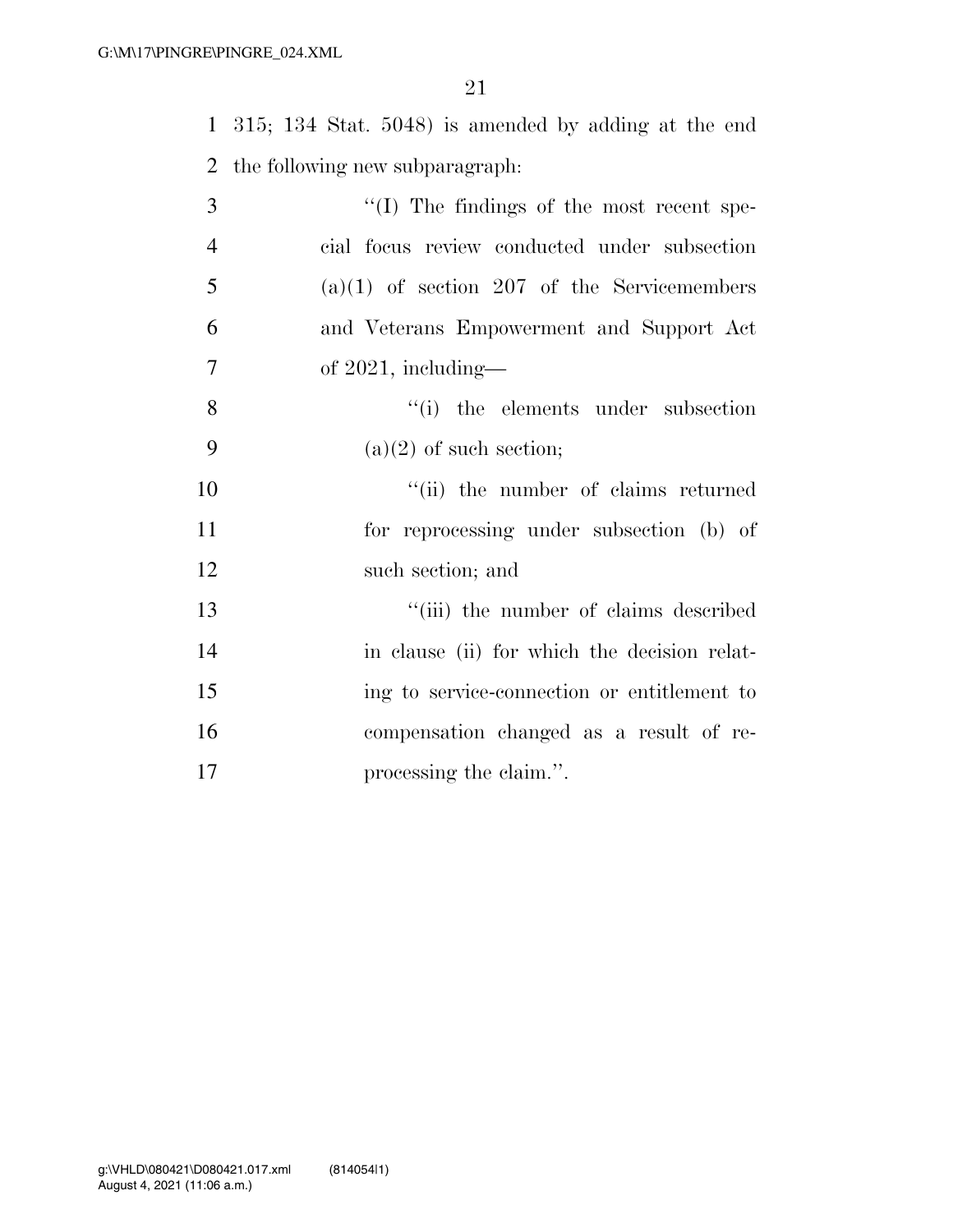# **TITLE III—ACCESS TO HEALTH CARE**

 **SEC. 301. EXPANSION OF ELIGIBILITY FOR COUNSELING AND TREATMENT FOR MILITARY SEXUAL TRAUMA TO INCLUDE ALL FORMER MEM- BERS OF THE RESERVE COMPONENTS OF THE ARMED FORCES.** 

 Section 1720D of title 38, United States Code, is amended by striking subsections (f) and (g) and inserting the following new subsection (f):

11  $\frac{f'(f)}{f}$  In this section:

12 ''(1) The term 'former member of the Armed Forces' means a person who served on active duty, active duty for training, or inactive duty training, and who was discharged or released therefrom under any condition that is not—

17  $\langle (A)$  a discharge by court-martial; or

18 ''(B) a discharge subject to a bar to bene-fits under section 5303 of this title.

 $\frac{u(2)}{2}$  The term 'military sexual trauma' means, with respect to a former member of the Armed Forces, a physical assault of a sexual nature, battery of a sexual nature, or sexual harassment which oc- curred while the former member of the Armed Forces was serving on duty, regardless of duty sta-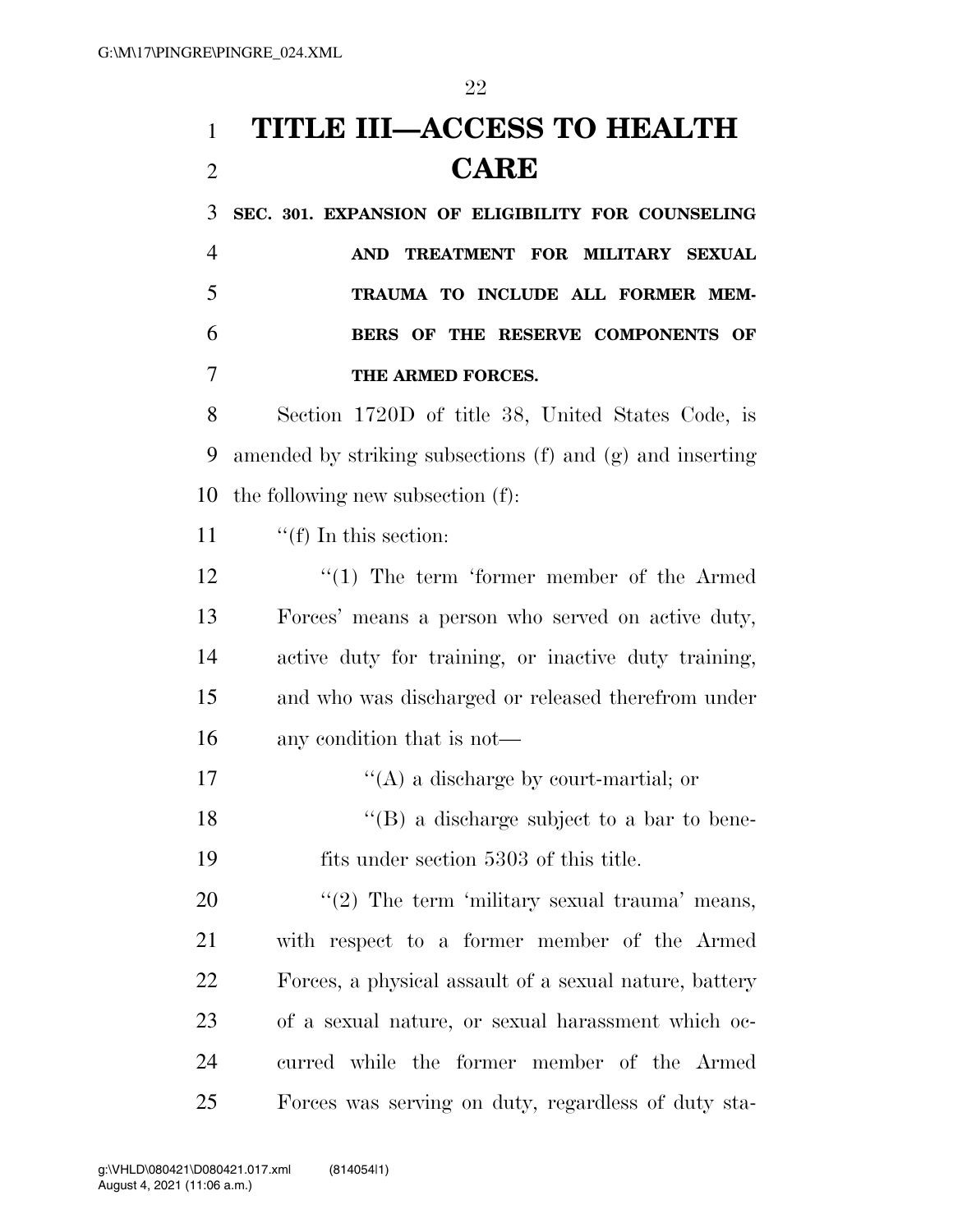tus or line of duty determination (as that term is used in section 12323 of title 10). 3 ''(3) The term 'sexual harassment' means unso- licited verbal or physical contact of a sexual nature which is threatening in character.''. **SEC. 302. CONNECTION TO VETERANS HEALTH ADMINIS- TRATION WHEN A DISABILITY CLAIM RE- LATED TO MILITARY SEXUAL TRAUMA IS SUB- MITTED TO VETERANS BENEFITS ADMINIS- TRATION.**  (a) IN GENERAL.—Not later than 14 days after the date on which a veteran submits a claim for disability com- pensation to the Veterans Benefits Administration for a disability related to military sexual trauma, the Secretary of Veterans Affairs shall send a communication to the vet-

eran with the following information:

 (1) The contact information for the nearest military sexual trauma coordinator for the veteran at the Veterans Benefits Administration and a de- scription of the assistance such coordinator can pro-vide.

 (2) The contact information for the nearest military sexual trauma coordinator for the veteran at the Veterans Health Administration and a de-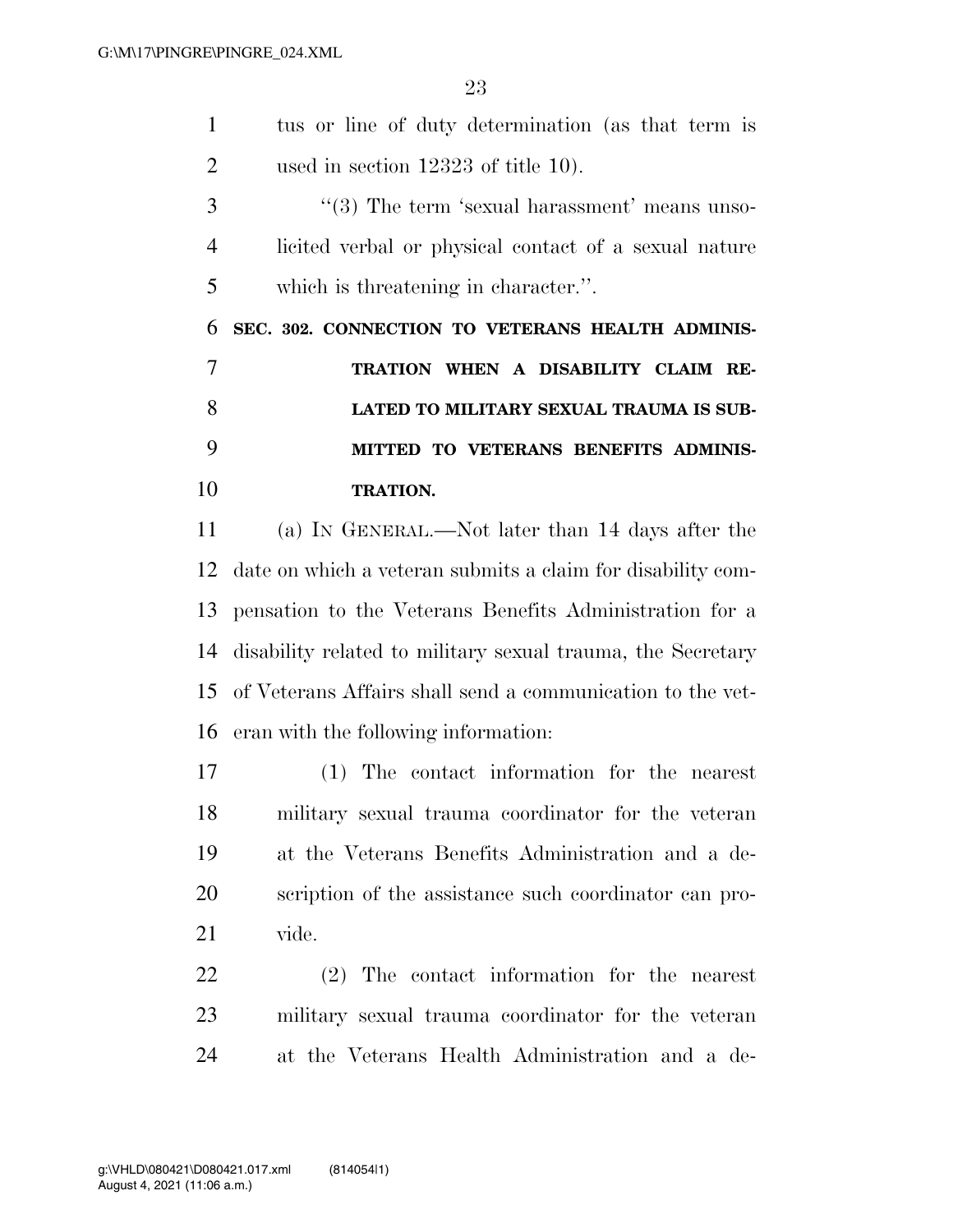|         | scription of the assistance such coordinator can pro- |
|---------|-------------------------------------------------------|
| 2 vide. |                                                       |

 (3) The types of services that survivors of mili- tary sexual trauma are eligible to receive from the Department of Veterans Affairs, including the near- est locations and the contact information for such services.

 (4) The contact information for the Veterans Crisis Line established under section 1720F(h) of 10 title 38, United States Code.

 (5) Such other information on services, care, or resources for military sexual trauma as the Sec-retary determines appropriate.

 (b) DEFINITION OF MILITARY SEXUAL TRAUMA.— In this section, the term ''military sexual trauma'' has the meaning given such term in section 1167(j) of title 38, United States Code, as added by section 203(a).

 **SEC. 303. STUDY ON ACCESS TO INPATIENT MENTAL HEALTH CARE FOR SURVIVORS OF MILITARY SEXUAL TRAUMA.** 

 (a) IN GENERAL.—The Secretary of Veterans Affairs shall conduct a study on access to inpatient mental health care for current and former members of the Armed Forces who are survivors of military sexual trauma.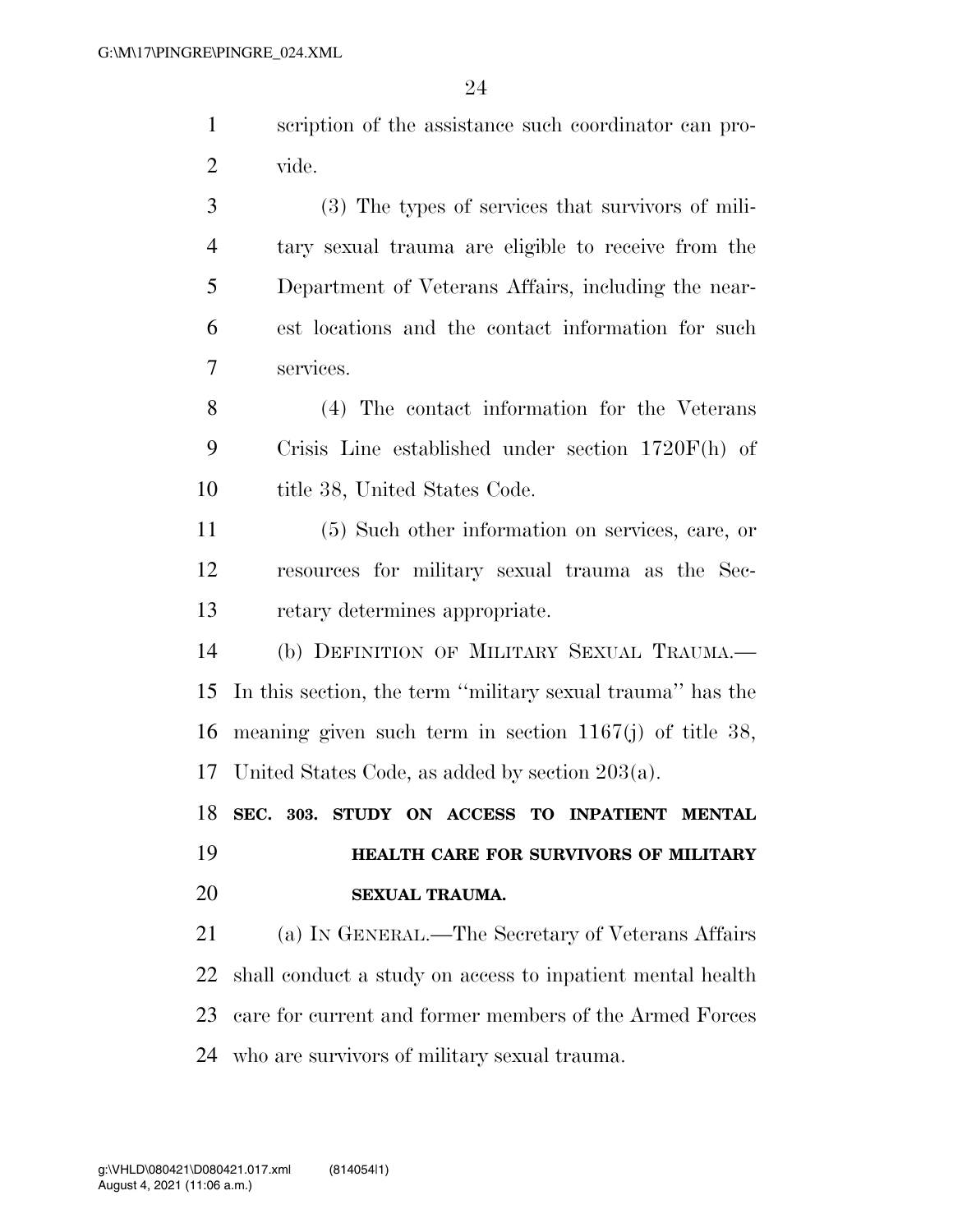(b) ELEMENTS.—The study required by subsection (a) shall include the following:

 (1) An assessment of the availability of bed spaces in the mental health residential rehabilitation treatment programs of the Department of Veterans Affairs for survivors of military sexual trauma, in- cluding the suitability of those programs for such survivors and the wait times for services under those programs.

 (2) An assessment of geographic disparities in access to those programs for survivors of military sexual trauma, including by region and by rural and urban areas.

 (3) An assessment of alternative care options provided when a survivor of military sexual trauma is waiting for inpatient care, the efficacy of those al- ternatives, and the satisfaction of patients with those alternatives.

 (4) Recommendations for reducing the average wait time for services under those programs to 14 days or less, including by increasing bed space or addressing staffing needs.

 (5) An assessment of the satisfaction of pa- tients with the tracks of those programs specific to military sexual trauma, the wait times for services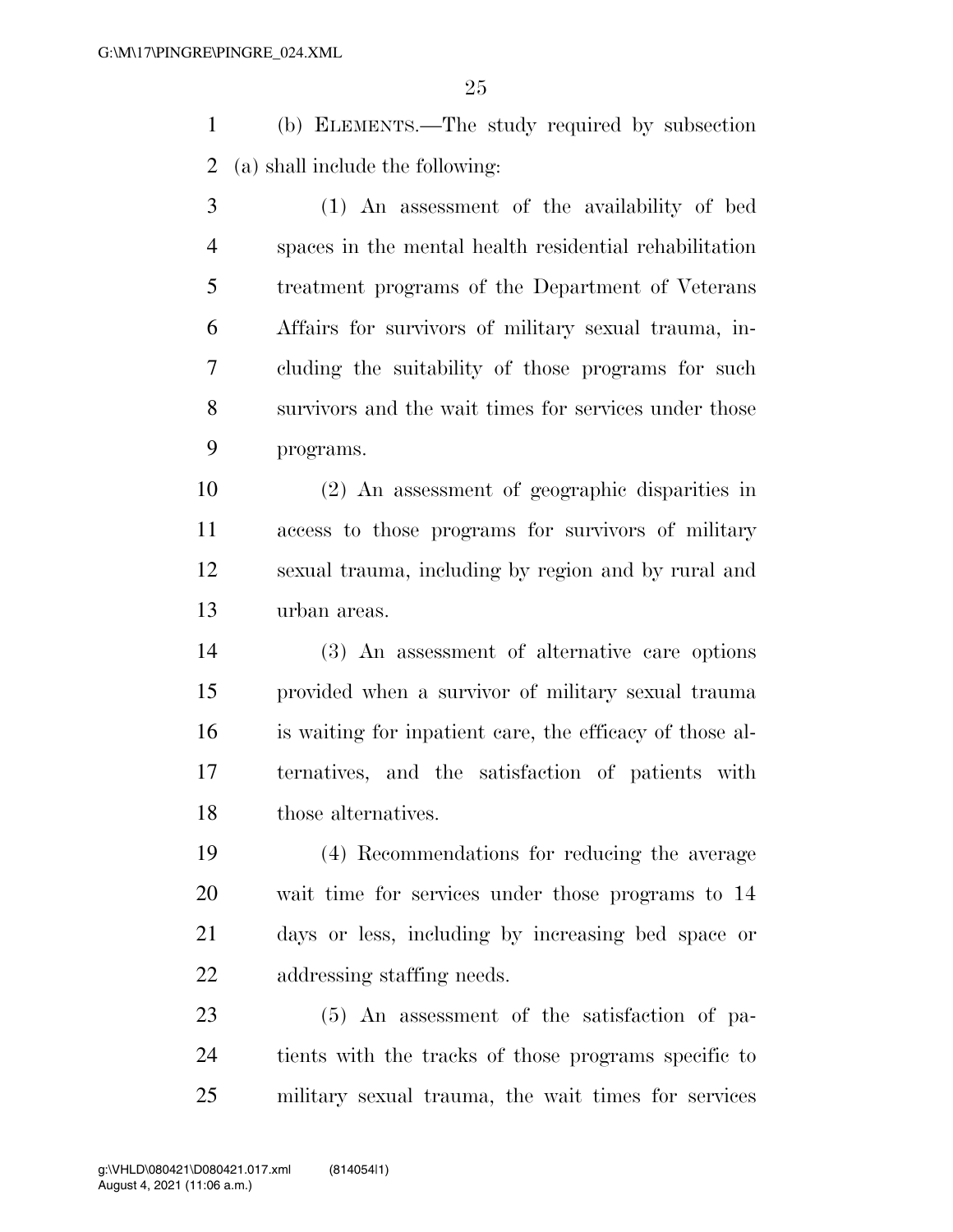under those tracks, and recommendations for in- creasing or changing the number of locations for services under those tracks to better meet the needs of survivors of military sexual trauma.

 (c) REPORT.—Not later than one year after the date of the enactment of this Act, the Secretary shall submit to the Committee on Veterans' Affairs of the Senate and the Committee on Veterans' Affairs of the House of Rep- resentatives a report detailing the findings of the study required by subsection (a).

 (d) DEFINITION OF MILITARY SEXUAL TRAUMA.— In this section, the term ''military sexual trauma'' has the meaning given such term in section 1720D(f) of title 38, United States Code, as added by section 301.

### **SEC. 304. PILOT PROGRAM FOR INTERIM ACCESS TO MEN-TAL HEALTH CARE FOR SURVIVORS OF MILI-**

**TARY SEXUAL TRAUMA.** 

 (a) IN GENERAL.—Commencing not later than one year after the date of the enactment of this Act, the Sec- retary of Veterans Affairs shall carry out a pilot program to provide intensive outpatient mental health care to cur- rent and former members of the Armed Forces who are survivors of military sexual trauma when the wait times for inpatient mental health care from the Department of Veterans Affairs for the survivor is more than 14 days.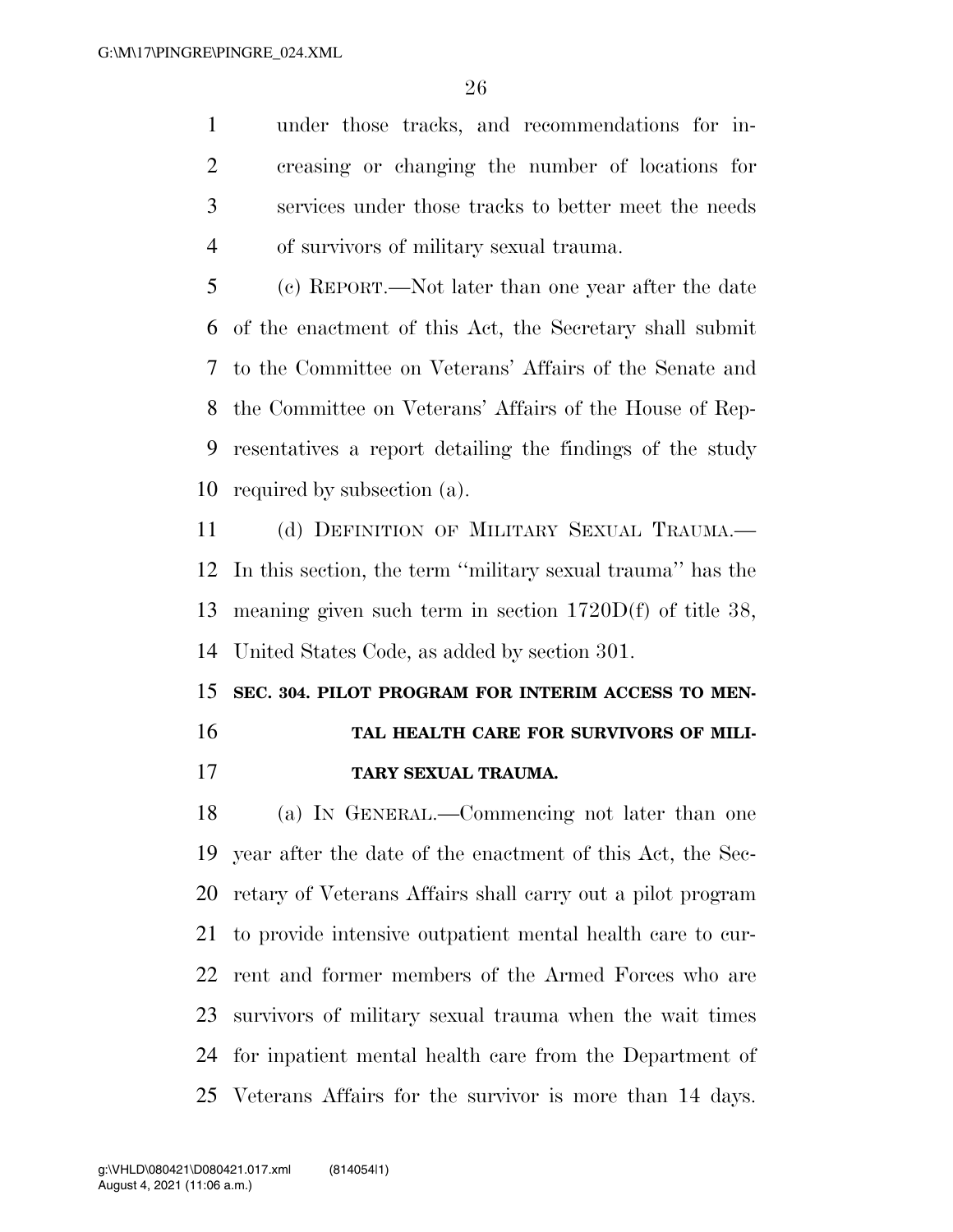(b) DURATION.—The Secretary shall carry out the pilot program under subsection (a) for a three-year period beginning on the commencement of the pilot program.

(c) LOCATIONS.—

 (1) IN GENERAL.—The Secretary shall carry out the pilot program under subsection (a) at not fewer than four Veterans Integrated Service Net-works of the Department.

 (2) SELECTION OF LOCATIONS.—In selecting lo- cations for the pilot program under subsection (a), the Secretary shall select locations that have the longest wait times for inpatient mental health care, particularly for survivors of military sexual trauma.

 (3) NOTIFICATION.—Before commencing the pilot program under subsection (a), the Secretary shall notify the Committee on Veterans' Affairs of the Senate and the Committee on Veterans' Affairs of the House of Representatives of the locations se-lected for the pilot program.

 (d) TYPES OF SERVICES.—Subject to the preference of the survivor participating in the pilot program under subsection (a) and the capacity of facilities of the Depart- ment, the Secretary may provide services under the pilot program via telehealth or at community-based outpatient clinics of the Department.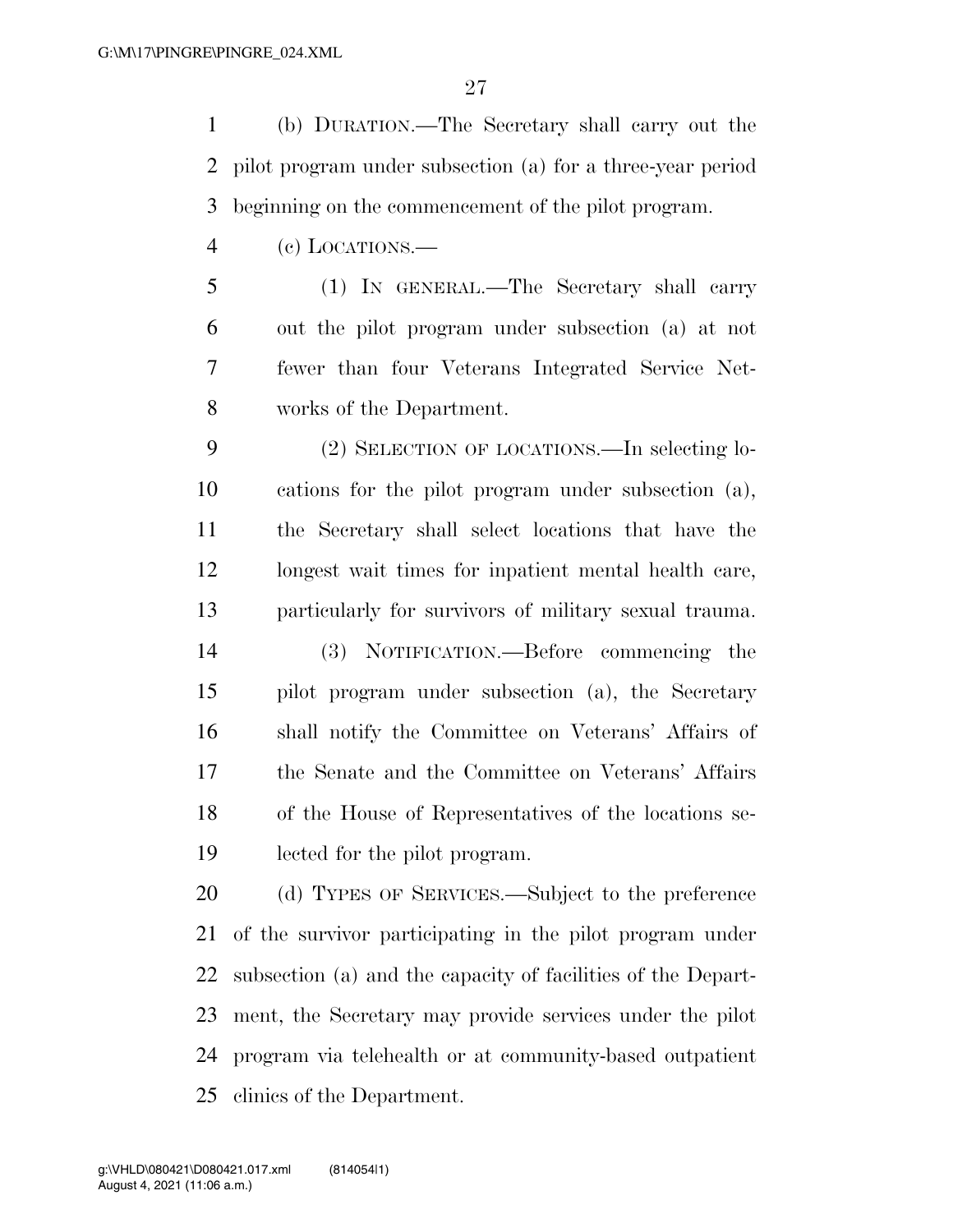(e) PARTICIPATION.—

 (1) CLARIFICATION ON PARTICIPATION.—Par- ticipation by a survivor in the pilot program under subsection (a) shall be during the period in which the survivor is waiting for an inpatient bed opening and shall not disqualify the survivor from receiving inpatient mental health care following their partici-pation in the pilot program.

 (2) DECISIONS ON PARTICIPATION.—Decisions about the participation of a survivor in the pilot pro- gram and the transition of the survivor to inpatient mental health care shall be made by the survivor and their health care provider.

 (f) REPORT.—Not later than 180 days after the con- clusion of the pilot program under subsection (a), the Sec-retary shall submit to Congress a report on—

(1) participation in the pilot program;

 (2) clinical outcomes under the pilot program; and

 (3) such recommendations for continuation or termination of the program as the Secretary may have, including recommendations for legislative or administrative action.

24 (g) DEFINITION OF MILITARY SEXUAL TRAUMA. In this section, the term ''military sexual trauma'' has the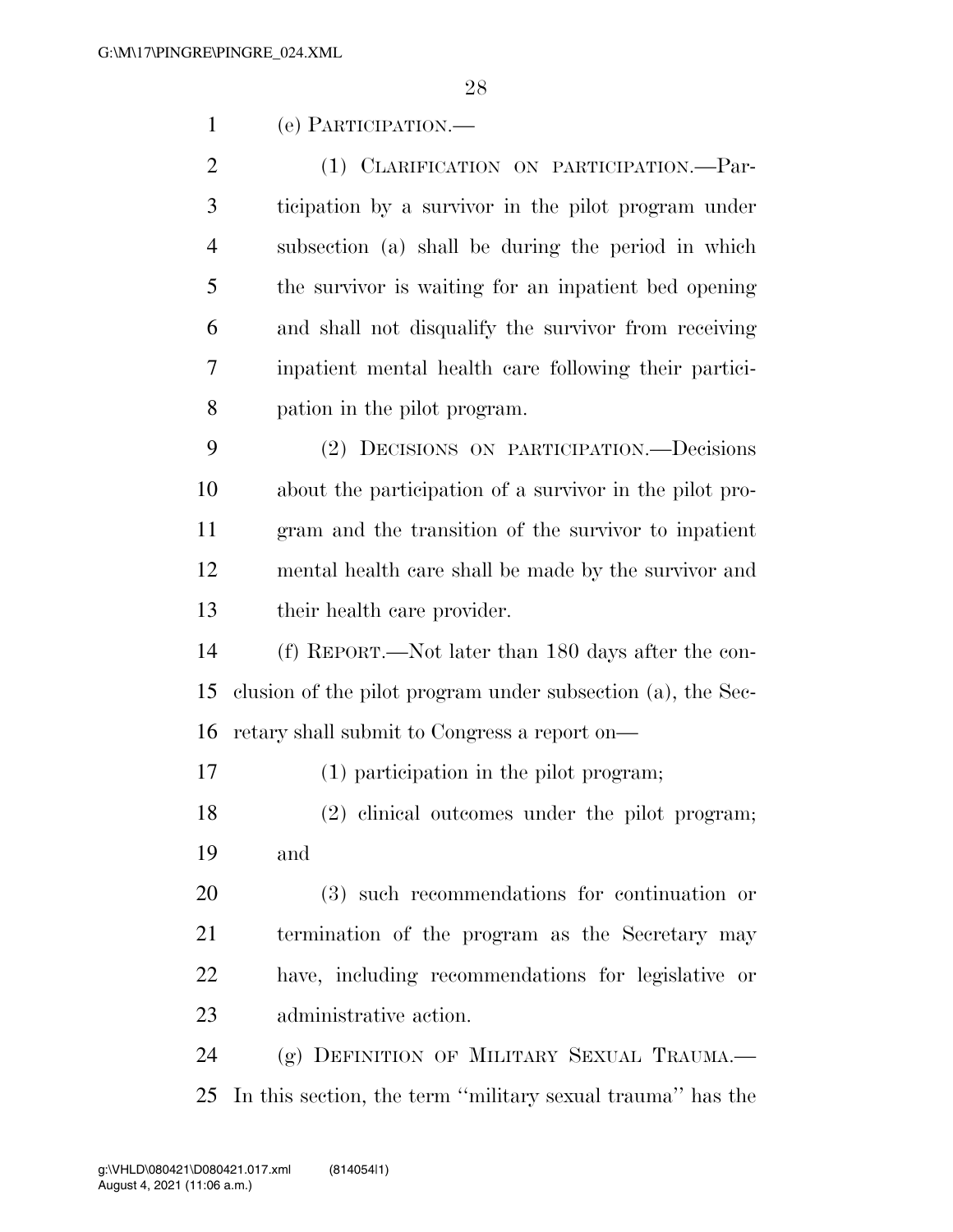meaning given such term in section 1720D(f) of title 38,

United States Code, as added by section 301.

## **SEC. 305. COMPTROLLER GENERAL STUDY ON ACCESS TO CARE FOR SURVIVORS OF MILITARY SEXUAL TRAUMA AT THE DEPARTMENT OF VETERANS AFFAIRS.**

 (a) IN GENERAL.—The Comptroller General of the United States shall conduct a study on access to mental health care for survivors of military sexual trauma at fa-cilities of the Department of Veterans Affairs.

 (b) ELEMENTS.—The study conducted under sub-section (a) shall include an assessment of the following:

 (1) The availability of inpatient and outpatient services, including wait times and geographic dis-parities for such services.

 (2) The availability of other types of training and support services for survivors of military sexual trauma, such as the Parenting STAIR program of the Department.

 (3) The communication and advertisement by the Department of the care, services, and resources available for such survivors.

 (4) The barriers to accessing mental health care at a facility of the Department for such survivors,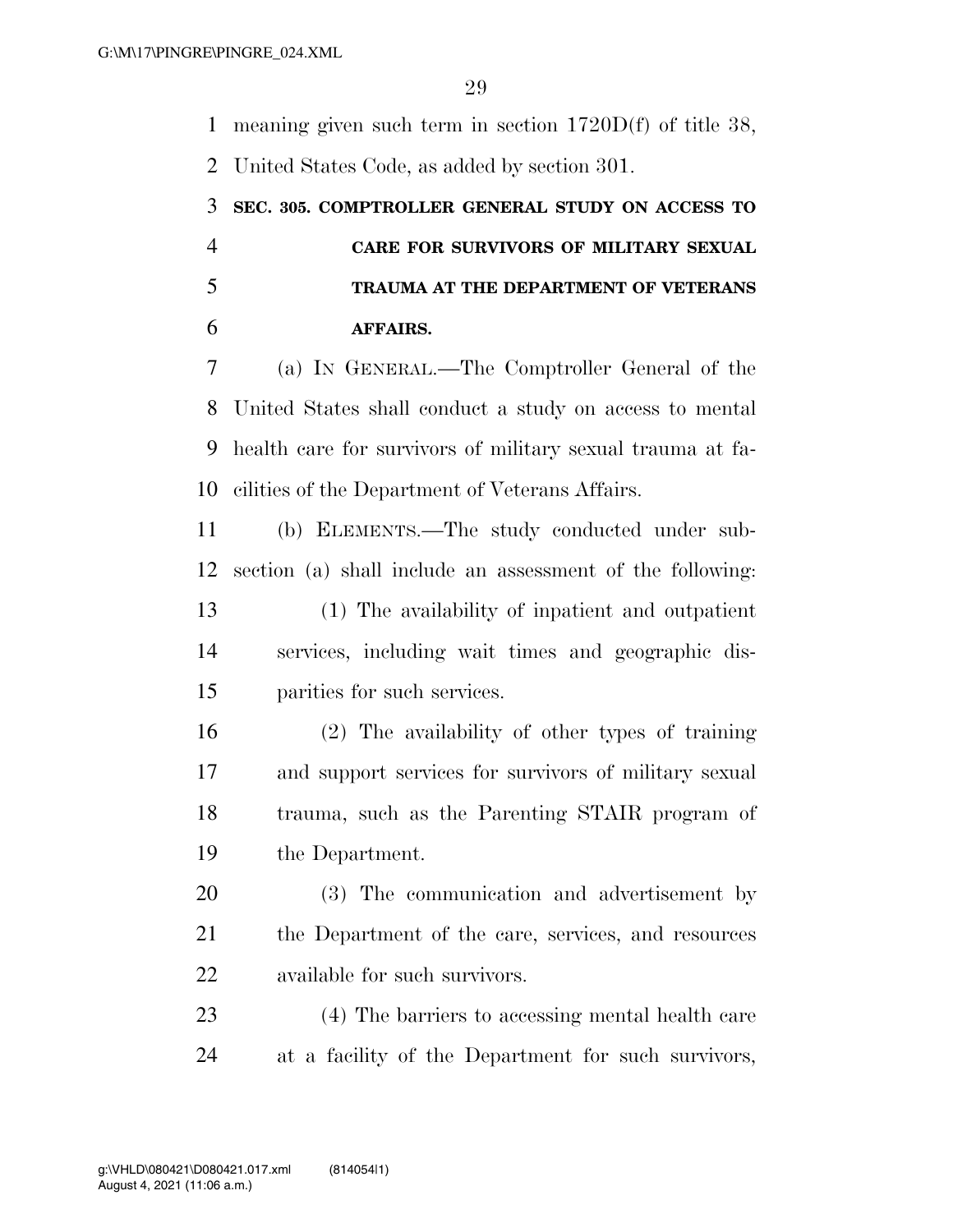including transportation, child care, lack of tele-health, and more.

 (5) The barriers to mental health care at facili- ties of the Department for such survivors of each gender, including the unique considerations for male survivors versus female survivors.

 (6) The extent to which the Secretary has as- sessed the quality of the training provided to pro- viders of the Department on military sexual trauma and made any adjustments in response to such as-sessment.

 (7) The role of Vet Centers in providing care to such survivors, including current and former mem-bers of the Armed Forces.

 (8) The role of military sexual trauma coordina- tors of the Veterans Health Administration in co- ordinating and providing care for such survivors at facilities of the Department.

 (9) Any current actions by the Secretary to strengthen access to high-quality care for such sur- vivors and such recommendations for improving ac- cess to care for such survivors as the Comptroller General considers appropriate.

 (c) REPORT.—Not later than two years after the date of the enactment of this Act, the Comptroller General shall